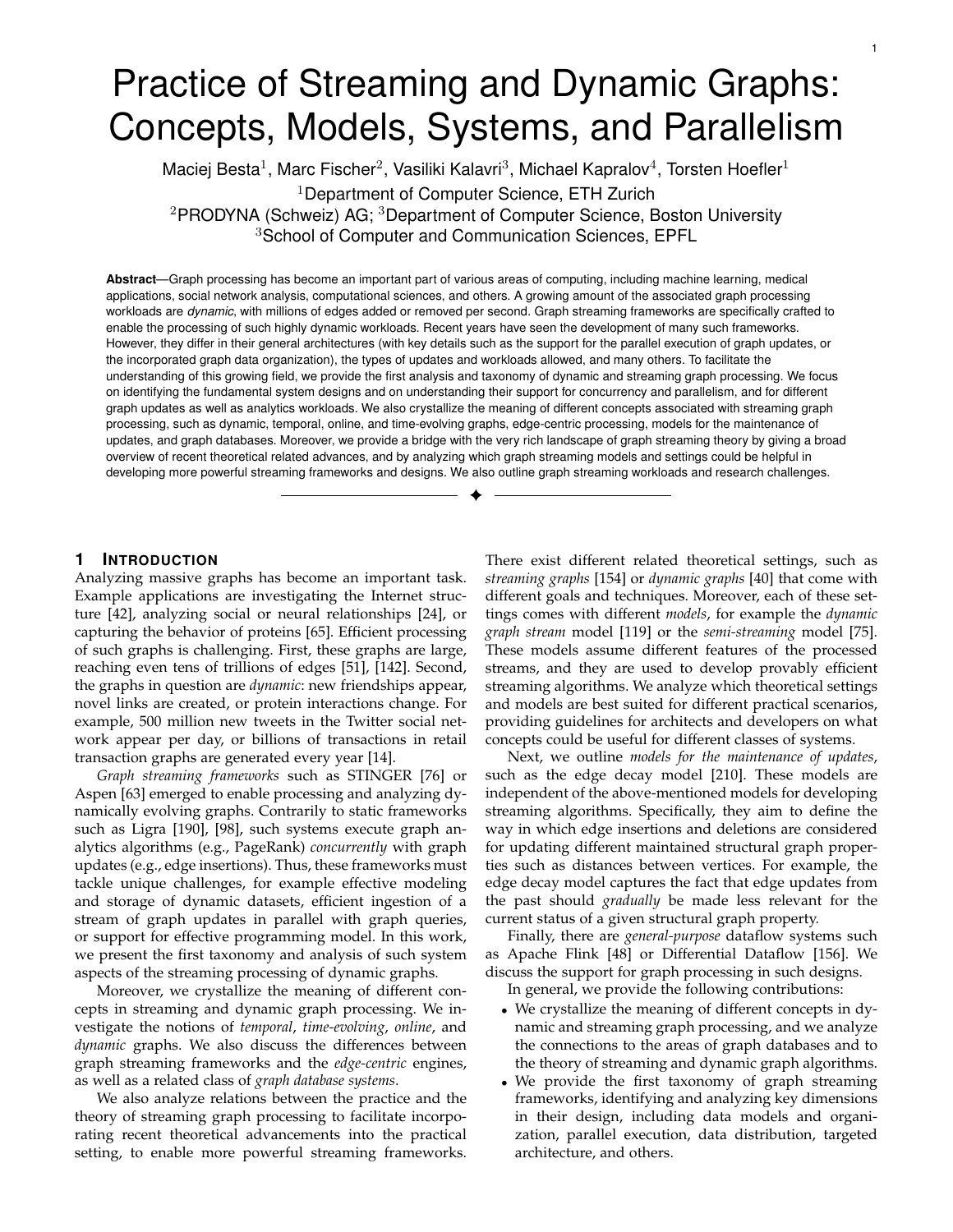

**Fig. 1: Illustration of fundamental graph representations (Adjacency Matrix, Adjacency List, Edge List) and remarks on their usage in dynamic settings.**

- We use our taxonomy to survey, categorize, and compare over graph streaming frameworks.
- We discuss in detail the design of selected frameworks.

**Complementary Surveys and Analyses** *We provide the first taxonomy and survey on general streaming and dynamic graph processing*. We complement related surveys on the *theory* of graph streaming models and algorithms [154], [213], [7], [169], analyses on *static* graph processing [100], [67], [188], [22], [153], [36], and on *general* streaming [118]. Finally, only one prior work summarized types of graph updates, partitioning of dynamic graphs, and some challenges [204].

# **2 BACKGROUND AND NOTATION**

We first present concepts used in all the sections.

**Graph Model** We model an undirected graph G as a tuple  $(V, E)$ ;  $V = \{v_1, ..., v_n\}$  is a set of vertices and  $E = \{e_1, ..., e_m\} \subseteq V \times V$  is a set of edges;  $|V| = n$  and  $|E| = m$ . If G is directed, we use the name *arc* to refer to an edge with a direction.  $N_v$  denotes the set of vertices adjacent to vertex  $v$ ,  $d_v$  is  $v$ 's degree, and  $d$  is the maximum degree in G. If G is weighted, it is modeled by a tuple  $(V, E, w)$ . Then,  $w(e)$  is the weight of an edge  $e \in E$ .

**Graph Representations** We also summarize fundamental *static* graph *representations*; they are used as a basis to develop dynamic graph representations in different frameworks. These are the *adjacency matrix* (AM), the *adjacency list* (AL), and the *edge list* (EL), and the Adjacency Array (AA, aka CSR). We illustrate these representations and we provide remarks on their dynamic variants in Figure 1. In **AM**, a matrix  $M \in \{0,1\}^{n,n}$  determines the connectivity of vertices:  $\mathbf{M}_{u,v} = 1 \Leftrightarrow (u,v) \in E$ . In **AL**, each vertex u has an associated adjacency list  $A_u$ . This adjacency list maintains the IDs of all vertices adjacent to  $u$ . We have  $v \in A_u \Leftrightarrow (u, v) \in E$ . AM uses  $\mathcal{O}(n^2)$  space and can check connectivity of two vertices in  $\mathcal{O}(1)$  time. AL requires  $\mathcal{O}(n+m)$  space and it can check connectivity in  $\mathcal{O}(|A_u|) \subseteq \mathcal{O}(d)$  time. **EL** is similar to AL in the asymptotic time and space complexity as well as the general design. The main difference is that each edge is stored explicitly,

with both its source and destination vertex. In AL and EL, a potential cause for inefficiency is scanning all edges to find neighbors of a given vertex. To alleviate this, index structures are employed [39]. Finally, **Adjacency Array (AA)** (aka **CSR**) resembles AL but it consists of n *contiguous arrays* with neighborhoods of vertices. Each array is usually sorted by vertex IDs. AA also contains a structure with offsets (or pointers) to each neighborhood array.

**Graph Accesses** We often distinguish between *graph queries* and *graph updates*. A graph query performs some computation on a graph and it *returns information* about the graph; the information can be simple (e.g., the degree of a given vertex) or complex (e.g., some subgraph). A graph update *modifies* the graph itself, the graph structure and/or attached labels or values (e.g., edge weights).

# **3 CLARIFICATION OF CONCEPTS AND AREAS**

The term "graph streaming" has been used in different ways and has different meanings, depending on the context. We first extensively discuss and clarify these meanings, and we use this discussion to precisely illustrate the scope of our taxonomy and analyses. We illustrate all the considered concepts in Figure 2. To foster developing more powerful and versatile systems for dynamic and streaming graph processing, we outline both applied and theoretical concepts.

#### **3.1 Applied Dynamic and Streaming Graph Processing**

We first outline the applied aspects and areas of dynamic and streaming graph processing.

#### *3.1.1 Streaming, Dynamic, and Time-Evolving Graphs*

Many works [71], [63] use a term "streaming" or "streaming graphs" to refer to a setting in which a graph is *dynamic* [185] (also referred to as *time-evolving* [111] or *online* [77]) and it can be modified with updates such as edge insertions or deletions. This setting is the primary focus of this survey.

#### *3.1.2 Graph Databases and NoSQL Stores*

Graph databases [35] are related to streaming and dynamic graph processing in that they support graph updates. Graph databases (both "native" graph database systems and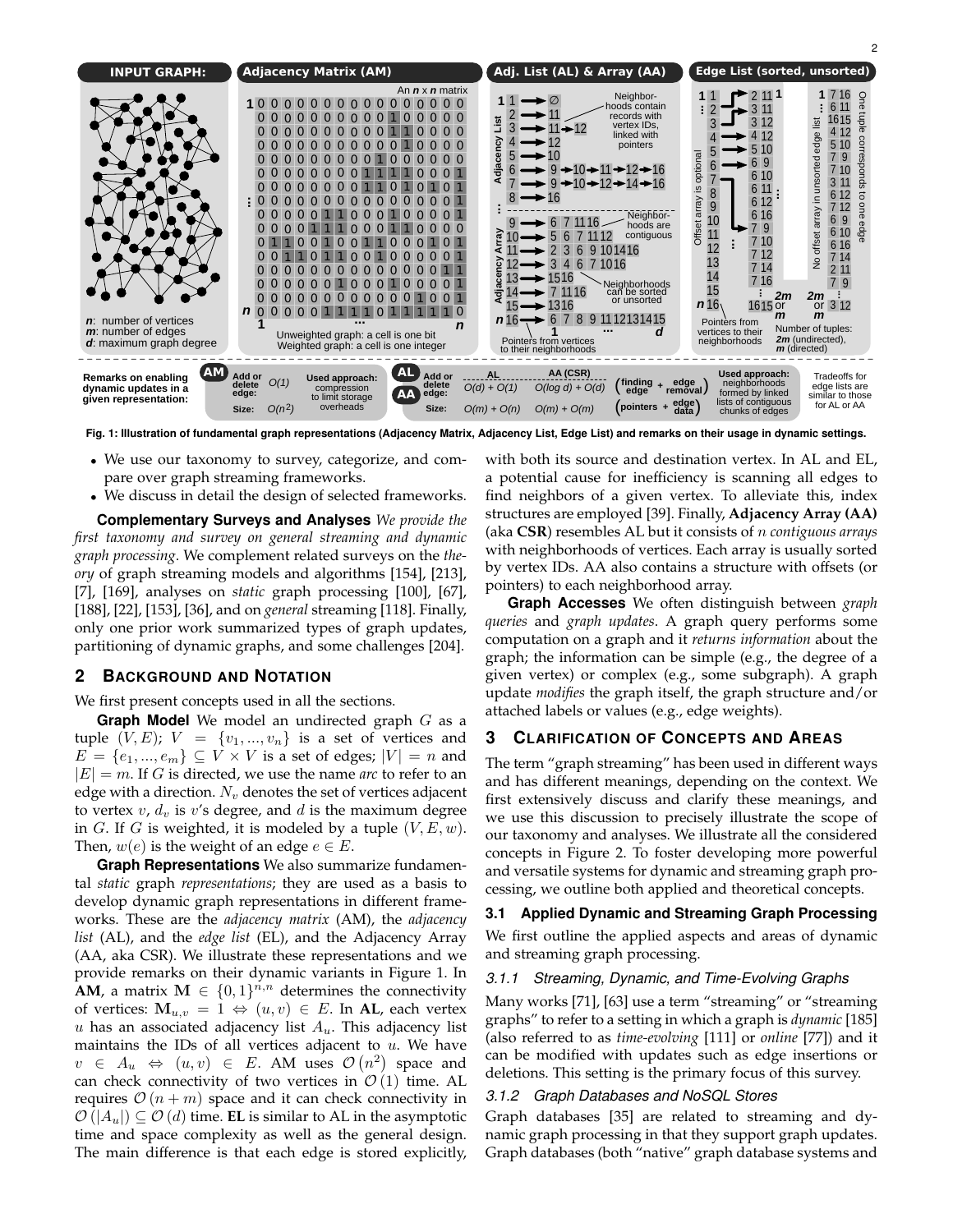

**Fig. 2: Overview of the domains and concepts in the practice and theory of streaming and dynamic graph processing and algorithms. This work focuses on streaming graph processing and its relations to other domains.**

NoSQL stores used as graph databases (e.g., RDF stores or document stores)) were described in detail in a recent work [35] and are beyond the main focus of this paper. However, there are numerous fundamental differences and similarities between graph databases and graph streaming frameworks, and we discuss these aspects in Section 6.

# *3.1.3 Streaming Processing of Static Graphs*

Some works [215], [38], [167], [179] use "streaming" (also referred to as *edge-centric*) to indicate a setting in which the input graph is *static* but its edges are processed in a streaming fashion (as opposed to an approach based on random accesses into the graph data). Example associated frameworks are X-Stream [179], ShenTu [142], and several FPGA designs [38]. Such designs are outside the main focus of this survey; some of them were described by other works dedicated to static graph processing [38], [67].

# *3.1.4 Temporal (or Time-Evolving) Graph Processing*

There exist efforts into analyzing *temporal* (also referred to – somewhat confusingly – as *[time]-evolving*) graphs [205], [198], [175], [158], [157], [102], [101], [82], [129], [128]. As noted by Dhulipala et al. [63], these efforts differ from streaming/dynamic/time-evolving graph analysis in that *one stores all past (historical) graph data to be able to query the graph as it appeared at any point in the past*. Contrarily, in streaming/dynamic/time-evolving graph processing, one focuses on keeping a graph in one (present) state. Any additional snapshots are mainly dedicated to more efficient ingestion of graph updates, and *not* to preserving historical data for time-related analytics. Moreover, temporal graphs are *not necessarily dynamic* and do not have to appear as a stream. What is important is that edges and/or vertices have attached timestamps that enable temporal analysis.

These efforts are outside the focus of this survey. Still, *we describe concepts and systems that – while focusing on high-* *performance maintenance and analytics of a dynamic graph in its recent state – also enable keeping and processing historical data*.

## **3.2 Theory of Streaming and Dynamic Graphs**

We next proceed to outline concepts in the theory of dynamic and streaming graph models and algorithms. Despite the fact that detailed descriptions are outside the scope of this paper, we firmly believe that explaining the associated general theoretical concepts and crystallizing their relations to the applied domain may facilitate developing more powerful streaming systems by – for example – incorporating efficient algorithms with provable bounds on their performance. In this section, we outline different theoretical areas and their focus. In general, in all the following theoretical settings, one is interested in maintaining (sometimes approximations to) a structural graph property of interest, such as connectivity structure, spectral structure, or shortest path distance metric, for graphs that are being modified by incoming updates (edge insertions and deletions).

#### *3.2.1 Streaming Graph Algorithms*

In *streaming graph algorithms* [75], [57], one usually starts with an empty graph with no edges (but with a fixed set of vertices). Then, at each algorithm step, a new edge is inserted into the graph, or an existing edge is deleted. Each such algorithm is parametrized by (1) *space complexity* (space used by a data structure that maintains a graph being updated), (2) *update time* (time to execute an update), (3) *query time* (time to compute an estimate of a given structural graph property), (4) *accuracy of the computed structural property*, and (5) *preprocessing time* (time to construct the initial graph data structure) [41]. Different streaming models can introduce additional assumptions, for example the Sliding Window Model provides restrictions on the *length of the stream* [57]. The goal is to develop algorithms that minimize different parameter values, with a special focus on *minimizing the storage for the graph data structure*. While space complexity is the main focus, significant effort is devoted to optimizing the runtime of streaming algorithms, specifically the time to process an edge update, as well as the time to recover the final solution (see, e.g., [138] and [122] for some recent developments). Typically the space requirement of graph streaming algorithms is  $O(n \text{ polylog } n)$  (this is known as the semi-streaming model [75]), i.e., about the space needed to store a few spanning trees of the graph. Some recent works achieve 'truly sublinear' space  $o(n)$ , which is sublinear in the number of vertices of the graph and is particularly good for sparse graphs [120], [73], [44], [21], [20], [171], [121]. The reader is referred to surveys on graph streaming algorithms [164], [95], [155] for a more complete set of references.

**Applicability in Practical Settings** Streaming algorithms can be used when there are hard limits on the maximum space allowed for keeping the processed graph, as well as a need for very fast updates per edge. Moreover, one should bear in mind that many of these algorithms provide approximate outcomes. Finally, the majority of these algorithms assumes the knowledge of certain structural graph properties in advance, most often the number of vertices n.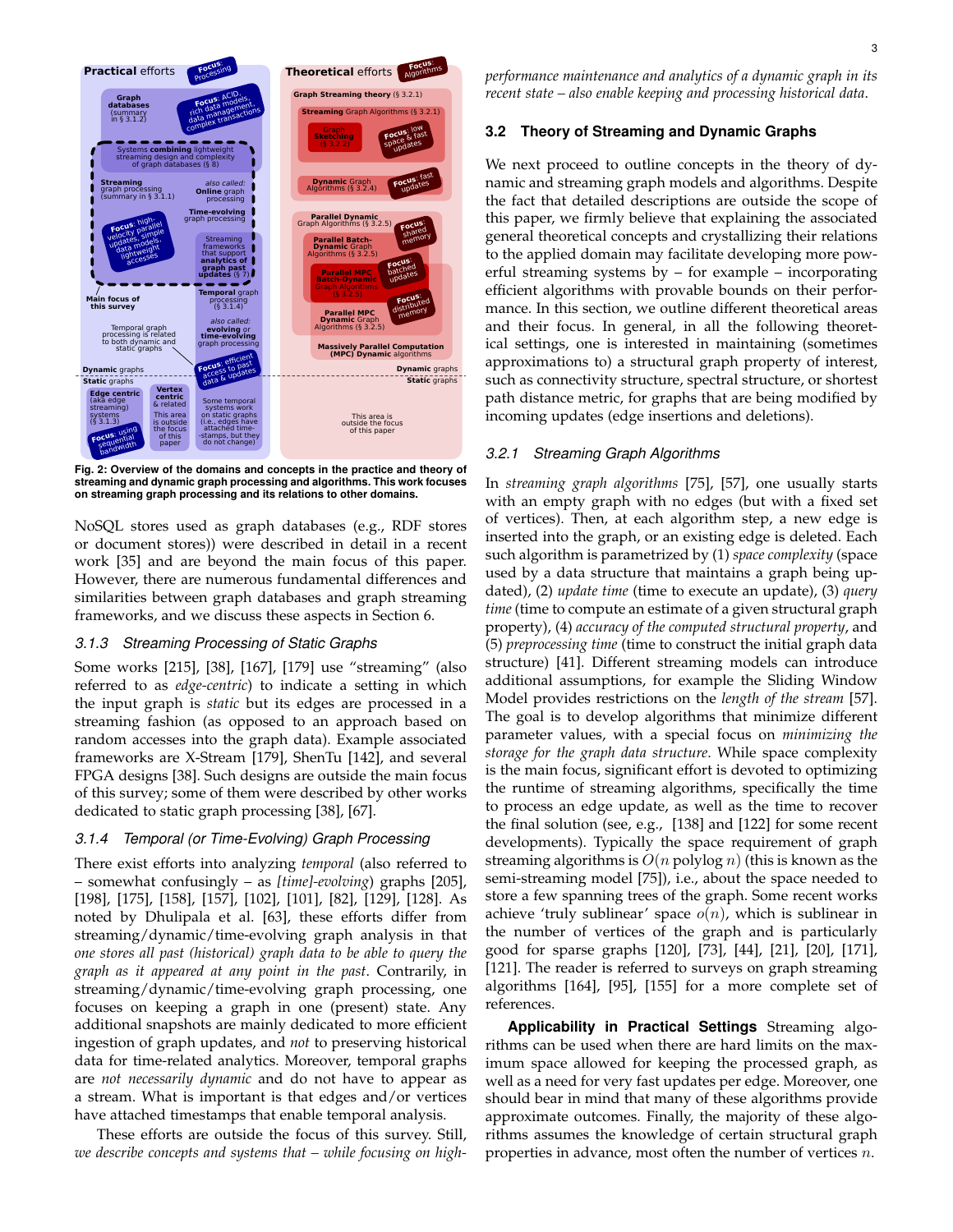

**Fig. 3: Overview of the identified taxonomy of dynamic graph streaming frameworks**

# *3.2.2 Graph Sketching and Dynamic Graph Streams*

Graph sketching [12] is an influential technique for processing graph streams with both insertions and deletions. The idea is to apply classical sketching techniques such as COUNTSKETCH [159] or distinct elements sketch (e.g., HYPERLOGLOG [80]) to the edge incidence matrix of the input graph. Existing results show how to approximate the connectivity and cut structure [12], [16], spectral structure [123], [122], shortest path metric [12], [124], or subgraph counts [119], [117] using small sketches. Extensions to some of these techniques to hypergraphs were also proposed [96].

# *3.2.3 Multi-Pass Streaming Graph Algorithms*

Some streaming graph algorithms use the notion of a *bounded stream*, i.e., the number of graph updates is bounded. Streaming and applying all such updates once is referred to as a single *pass*. Now, some streaming graph algorithms allow for *multiple passes*, i.e., streaming all edge updates *more than once*. This is often used to improve the approximation quality of the computed solution.

There exist numerous other works in the theory of streaming graphs. Variations of the semi-streaming model allow stream manipulations across passes, (also known as the *W-Stream* model [61]) or stream sorting passes (known as the *Stream-Sort* model [8]). We omit these efforts are they are outside the scope of this paper.

#### *3.2.4 Dynamic Graph Algorithms*

In the related area of *dynamic graph algorithms* one is interested in developing algorithms that approximate a combinatorial property of the input graph of interest (e.g., connectivity, shortest path distance, cuts, spectral properties) under edge insertions and deletions. Contrarily to graph streaming, in dynamic graph algorithms one puts less focus on minimizing space needed to store graph data. Instead, the primary goal is to *minimize time to conduct graph updates*. This has led to several very fast algorithms that provide updates with amortized poly-logarithmic update time complexity. See [40], [49], [23], [202], [70], [81], [68] and references within for some of the most recent developments.

**Applicability in Practical Settings** Dynamic graph algorithms can match settings where primary focus is on fast updates, without severe limitations on the available space.

#### *3.2.5 Parallel Dynamic Graph Algorithms*

Many algorithms were developed under the *parallel dynamic model*, in which a graph undergoes a series of incoming *parallel* updates. Next, the *parallel batch-dynamic model* is a recent development in the area of parallel dynamic graph algorithms [5], [191], [4], [200]. In this model, a graph is modified by updates coming *in batches*. A batch size is is modified by updates coming *in butches*. A batch size is usually a function of *n*, for example  $\log n$  or  $\sqrt{n}$ . Updates from each batch can be applied to a graph *in parallel*. The motivation for using batches is twofold: (1) incorporating parallelism into ingesting updates, and (2) reducing the cost per update. The associated algorithms focus on minimizing time to ingest updates into the graph while accurately maintaining a given structural graph property.

A *variant* [69] that *combines the parallel batch-dynamic model with the Massively Parallel Computation (MPC) model* [125] was also recently described. The MPC model is motivated by distributed frameworks such as MapReduce [60]. In this model, the maintained graph is stored on a certain number of machines (additionally assuming that the data in one batch fits into one machine). Each machine has a certain amount of space sublinear with respect to  $n$ . The main goal of MPC algorithms is to solve a given problem using  $O(1)$  communication rounds while minimizing the volume of data communicated between the machines [125].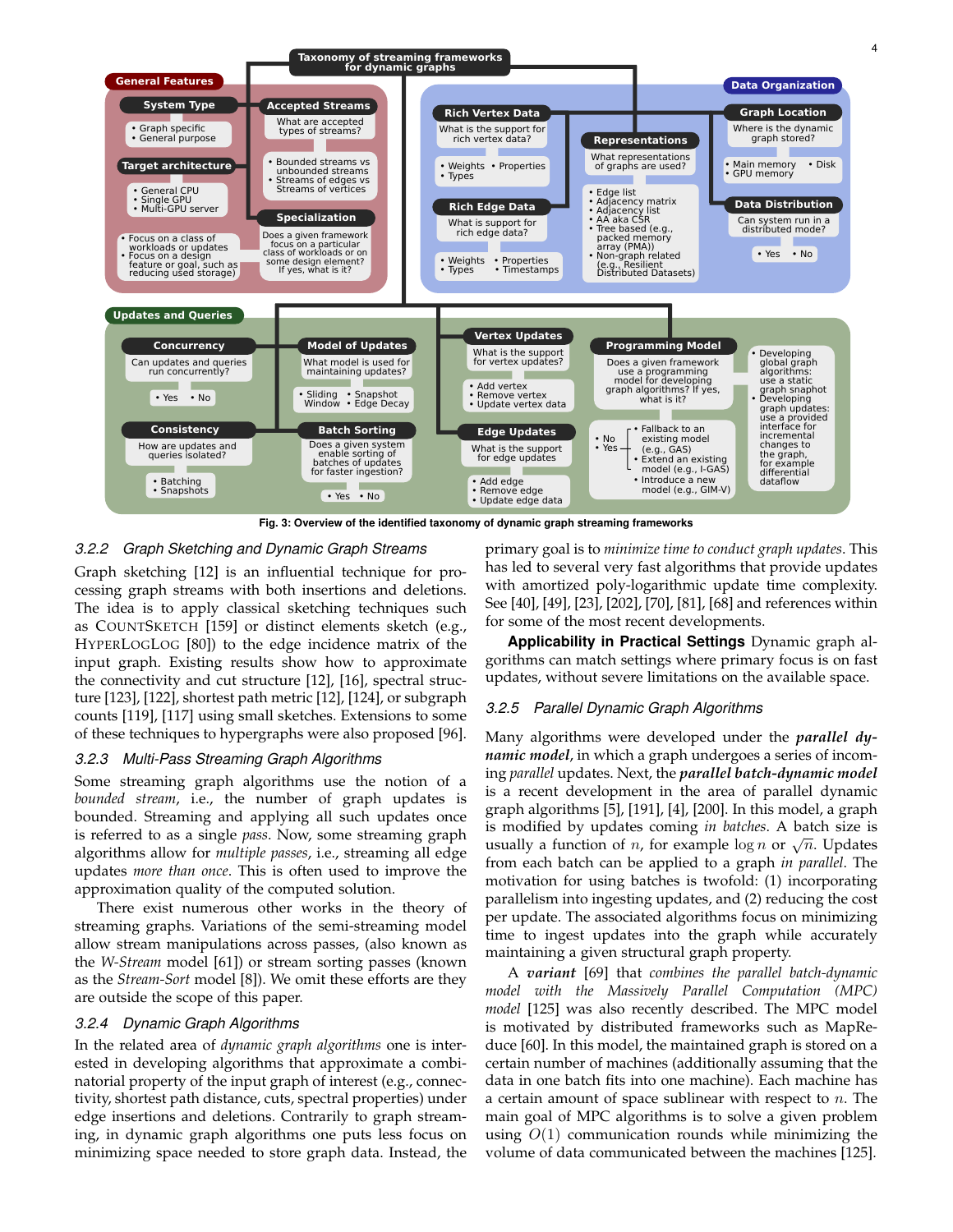Finally, *another variant* of the MPC model that addresses dynamic graph algorithms *but without considering batches*, was also recently developed [108].

**Applicability in Practical Settings** Algorithms developed in the above models may be well-suited for enhancing streaming graph frameworks as these algorithms explicitly (1) maximize the amount of parallelism by using the concept of batches, and (2) minimize time to ingest updates.

# **4 TAXONOMY OF FRAMEWORKS**

We now identify a taxonomy of graph streaming frameworks, see Figure 3 for a summary. Tables 1–2 provide information on concrete frameworks. The identified taxonomy aspects divide into three classes: *general features*, *data organization*, and *updates and queries*. **The first class** groups aspects of the general system purpose and setting: the targeted architecture, whether a system is general-purpose or specifically targeting graph workloads, what types of streams a system accepts, and whether a system puts special focus on a particular class of graph workloads and/or any other feature. **The second class** describes design aspects related to the used data structures: used graph representation(s), support for data distribution, the location of maintained graph (e.g., main memory or GPU storage), and supported "rich" edge and vertex data types such as attached values or properties. **The third class** groups design aspects related to graph updates and queries: supported edge and vertex updates, a form of applying graph updates to the maintained graph (e.g., updates are ingested in batches or one at a time), support for concurrent execution of both updates and queries, the used programming model, and the used model for maintaining graph updates,

# **4.1 Accepted Types of Streams**

We also identify different *types of streams*. First, streams can have different **lengths**: they can be **bounded** (i.e., have predetermined length) or **unbounded** (i.e., there is bound on the number of incoming updates). Second, a stream can be represented either as a sequence of edges **(edge stream)** or as a sequence of vertices with their adjacency lists **(vertex stream)** [2]. In the following, unless specified otherwise, we assume unbounded edge streams, which dominate the landscape of streaming and dynamic graph processing.

# **4.2 Architectural Aspects**

We also consider the **targeted architecture** of a given system, the **location of the maintained graph data** (e.g., main memory or GPU memory), or whether a system is **generalpurpose** or is it developed specifically for **graph analytics**.

# **4.3 Supported Types of Vertex and Edge Data**

Contrarily to graph databases that heavily use rich graph models such as Labeled Property Graph [17], graph streaming frameworks usually offer simple data models, focusing on the *graph structure* and not on *rich data attached to vertices or edges*. Still, different frameworks support basic additional vertex or edge data, most often **weights**. Moreover, in certain systems, both an edge and a vertex can have a **type** or an **attached property (value)**. Finally, an edge can also have a **timestamp** that indicates the time of inserting this edge into the graph. A timestamp can also indicate a modification (e.g., an update of a weight of an existing edge). Details of such rich data are specific to each framework.

#### **4.4 Used Graph Representations**

We also investigate how different streaming frameworks represent the maintained graph. Some frameworks use one of the **fundamental graph representations** (AL, EL, CSR, or AM) which are described in Section 2. For example, Kineograph [50] uses AL. No systems that we analyzed use an *uncompressed* AM as it is inefficient with  $\mathcal{O}(n^2)$ space, especially for sparse graphs. Systems that use AM, for example GraphIn, focus on compression of the adjacency matrix [32], trying to mitigate storage and query overheads.

Most frameworks **combine** these fundamental representations. For example, STINGER combines **AL** and **CSR** by dividing each neighborhood into contiguous *chunks* that are larger than a single vertex ID (as in basic AL) but smaller than a whole neighborhood (as in basic CSR). This offers a tradeoff between flexible modifications in AL and efficient neighborhood traversals in CSR [177].

A few systems use graph representations **based on trees**. For example, Sha et al. [185] use a variant of *packed memory array* (PMA), which is an array with all neighborhoods, augmented with an implicit binary tree structure that enables edge insertions and deletions in  $O(\log^2 n)$  time.

We also consider whether a framework supports **data distribution** over multiple serves. Any of the above representations can be developed for either a single server or for a distributed-memory setting. Details of such distributed designs are system-specific.

Finally, frameworks constructed on top of more general infrastructure use a representation provided by the underlying system. For example, GraphTau [111], built on top of Apache Spark [212], uses the underlying data structure called Resilient Distributed Datasets (RDDs) [212].

# **4.5 Supported Types of Graph Updates**

Different systems support different forms of graph updates. The most widespread update is **edge insertion**, offered by all the considered systems. Second, **edge deletions** are supported by most frameworks. Finally, a system can also explicitly enable **adding** or **removing** a specified **vertex**. In the latter, a given vertex is removed with its adjacent edges.

#### **4.6 Architecture of Applying Graph Updates**

A **form of incorporating updates** into the graph structure determines the *architecture* of a given streaming framework, and it dictates the *amount of parallelism* that can be achieved by a given framework. In this context, we identify two key forms of applying graph updates. First, as also noted by Dhulipala et al. [63], a system can **alternate** between incorporating **batches** of graph updates and graph queries (i.e., updates are being applied to the graph structure while queries wait, and vice versa). This type of architecture may enable a high amount of parallelism exploiting temporal and spatial locality when digesting updates as it does not have to resolve the problem of the consistency of graph queries running interleaved, in parallel, with updates being digested. However, it does *not* enable a concurrent execution of updates and queries. Second, a system can enable to execute updates and queries concurrently. A popular form of implementing this is based on **snapshots**. Here, updates and queries are isolated from each other by making queries execute on a snapshot of the graph data. Depending on a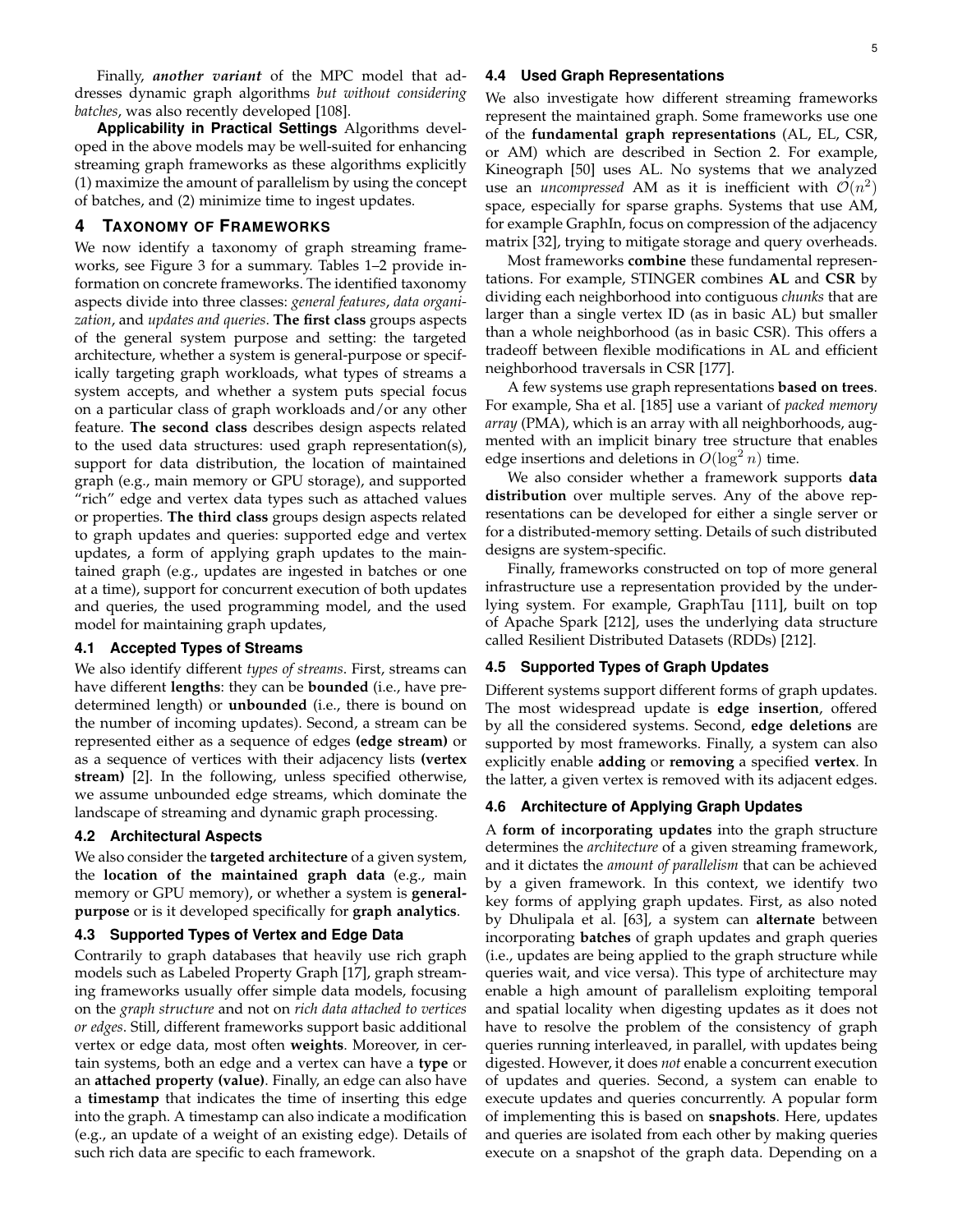system, the number of snapshots, the scope of data duplication (i.e., only a part of the graph may be copied into a new snapshot), and the policy of merging snapshots may differ. Finally, there are **system-specific** schemes that do not rely on snapshots. An important example is **Differential Dataflow** [156], where the ingestion strategy allows for concurrent updates and queries by relying on a combination of logical time, maintaining the knowledge of updates (referred to as deltas), and progress tracking. Specifically, the differential dataflow design operates on collections of keyvalue pairs enriched with timestamps and delta values. It views dynamic data as additions to or removals from input collections and tracks their evolution using logical time.

Multiple streaming frameworks use an optimization in which a batch of edges to be removed or inserted is first **sorted** based on the ID of adjacent vertices. This introduces a certain overhead, but it also *facilitates parallelization of the ingestion of updates*: updates associated with different vertices can often be straightforwardly incorporated *in parallel*.

#### **4.7 Model of Maintaining Graph Updates**

The ingestion of updates into the maintained graph (and the associated modification of maintained structural graph properties) can be done using different approaches.

Most systems are based on a **"snapshot" model**<sup>1</sup> , in which all incoming graph updates are being incorporated into the structure of the maintained graph and they are all used to update or derive maintained structural graph properties. For example, if a user is interested in distances between vertices, then – in the snapshot model – the derived distances use *all* past graph updates. Formally, if we define the maintained graph at a given time  $t$  as  $G_t = (V, E_t)$ , then we have  $E_t = \{e \mid e \in E \wedge t(e) \leq t\}$ , where E are all graph edges and  $t(e)$  is the timestamp of  $e \in E$  [210].

Some streaming systems use the **sliding window model**, in which edges beyond certain timestamps are being omitted when computing graph properties. Using the same notation as above, the maintained graph can be modeled as  $G_{t,t'} = (V, E_{t,t'})$ , where  $E_{t,t'} = \{e | e \in E \wedge t \leq t(e) \leq t'\}.$ Here,  $t$  and  $t'$  are moments in time that define the width of the *sliding window*, i.e., a span of time with graph updates that are being used for deriving certain query answers [210].

Both the snapshot model and the sliding window model do not reflect certain important aspects of the changing reality. The former takes into account all relationships *equally*, without distinguishing between the older and more recent ones. The latter enables omitting old relationships but does it *abruptly*, without considering the fact that certain connections may become *less relevant* in time but still *be present*. To alleviate these issues, the **edge decay model** was proposed [210]. In this model, each edge  $e$  (with a timestamp  $\overline{t}(e) \leq t$ ) has an independent probability  $P^{f}(e)$  of being included in an analysis.  $P^f(e) = f(t - t(e))$  is a nondecreasing *decay function* that determines *how fast edges age*. The authors of the edge decay model set  $f$  to be decreasing exponentially, with the resulting model being called the **probabilistic edge decay model**.

#### **4.8 Provided Programming Model**

Developing algorithms for deriving structural properties of dynamic graphs can be facilitated by a dedicated *programming model*. As of now, there are no *established* programming models for dynamic graph analysis. Some frameworks, for example GraphInc [46], **fall back** to a model used for static graph processing (most often the vertex-centric model [148], [116]), and make the dynamic nature of the graph transparent to the developer. Another recent example is GraphBolt [149] that offers the Bulk Synchronous Parallel (BSP) [201] programming model and combines it with incremental updates to be able to solve certain graph problems on dynamic graphs. Other engines **extend** an existing model for static graph processing. For example, GraphIn [184] extends the gather-apply-scatter (GAS) paradigm [143] to enable reacting to incremental updates. Finally, certain systems offer a **novel** model for harnessing the dynamic nature of streaming graphs. An example is Tegra [110], a recent design that offers a Timelapse abstraction and an ICE model that, together, enable retrieving past graph snapshots and using them when deriving different structural graph properties.

Systems such as Kineograph [50], CellIQ [109], and Chronos [101] operate on a **snapshot-based model**. They use time discretization to express an evolving graph  $G_S$  as a series of *static* graphs  $G_1, G_2, \ldots$ , each of which represents a snapshot of  $G_S$  at a particular point in time. Computations are defined via a BSP model which operates independently per snapshot. In some cases, cross-snapshot analytics, such as sliding window computations (cf. § 4.7) are also supported. Snapshots are created by either making a copy of the entire graph periodically or by maintaining a graph data structure that can be updated incrementally to reflect a state of the graph at a given point in time.

# **5 FRAMEWORKS**

We now analyze and discuss selected frameworks that maintain *dynamic* graphs. We select systems for more detailed descriptions to cover a wide spectrum of supported updates, used data representations, offered programming models, and utilized models for the maintenance of graph updates. In these descriptions, we focus on key design details related to *data organization* and *parallelism*; these aspects usually constitute core elements of the *architecture* of a given system. Tables 1–2 illustrate the details of different graph streaming systems, including the ones described in this section. The tables show features supported by considered systems. We use symbols " $\mathbb{C}$ ", " $\mathbb{d}$ ", and " $\P'$ " to indicate that a given system offers a given feature, offers a given feature in a limited way, and does not offer a given feature, respectively. "<sup>O</sup>" indicates we were unable to infer this information based on the available documentation<sup>2</sup>.

# **5.1 STINGER [71] And Its Variants**

STINGER [71] is a data structure and a corresponding framework. It adapts and extends the *CSR format* to support graph updates. Contrarily to the static CSR design, where IDs of the neighbors of a given vertex are stored contiguously, neighbor IDs in STINGER are divided into contiguous

<sup>&</sup>lt;sup>1</sup>Here, the word "snapshot" means "a complete view of the graph, with all its updates". The naming in the literature is somewhat confusing in this respect, as "snapshot" can also mean "a specific copy of the graph generated for more efficient parallel processing of updates and queries", cf. § 4.6.

 $2$ We encourage participation in this survey. In case the reader possesses additional information relevant for the tables, the authors would welcome the input. We also encourage the reader to send us any other information that they deem important, e.g., details of systems not mentioned in the current survey version.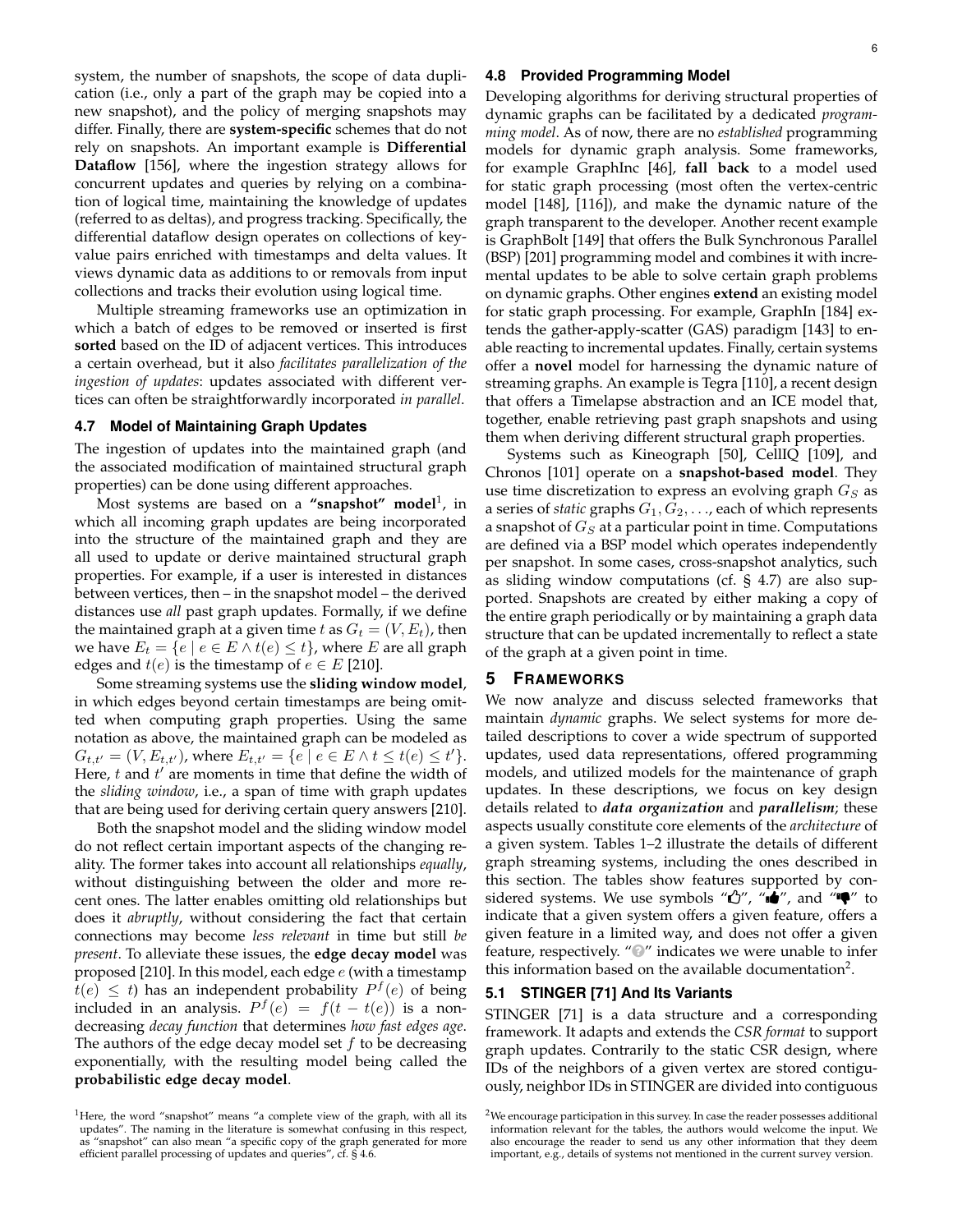| Reference                                                                                                                                                                                                                                  | D?                                                               | C?                                                           |                                                                                                                                                                                                                                                                           | Edge updates Vertex updates                                                                                                                                                                                                                     | Data store                                                                                                                                                                                | <b>Targeted architecture Remarks</b>                                                                                                                                                          |                                                                                                                                                                                                                                     |
|--------------------------------------------------------------------------------------------------------------------------------------------------------------------------------------------------------------------------------------------|------------------------------------------------------------------|--------------------------------------------------------------|---------------------------------------------------------------------------------------------------------------------------------------------------------------------------------------------------------------------------------------------------------------------------|-------------------------------------------------------------------------------------------------------------------------------------------------------------------------------------------------------------------------------------------------|-------------------------------------------------------------------------------------------------------------------------------------------------------------------------------------------|-----------------------------------------------------------------------------------------------------------------------------------------------------------------------------------------------|-------------------------------------------------------------------------------------------------------------------------------------------------------------------------------------------------------------------------------------|
|                                                                                                                                                                                                                                            |                                                                  |                                                              |                                                                                                                                                                                                                                                                           |                                                                                                                                                                                                                                                 | <b>GRAPH-SPECIFIC STREAMING SYSTEMS</b>                                                                                                                                                   |                                                                                                                                                                                               |                                                                                                                                                                                                                                     |
| STINGER [71]<br>GraphInc [46]<br>Kineograph [50]<br>Mondal et al. [160]<br>Concerto [139]<br>UNICORN [195]<br>LLAMA [146]<br>CellIQ [109]<br><b>DISTINGER [76]</b><br>cuSTINGER [93]<br>GraphTau [111]<br>Graph In [184]<br>aimGraph [209] | Ŗ<br>ŋ<br>Ů<br>Ů<br>ů<br>Ů<br>١ę<br>Ů<br>Ů<br>٠ę<br>Ů<br>ą<br>۱ę | ♥<br>۱ę<br>ᠿ<br>ıė<br>ᠿ<br>۰ę<br>Ô<br>ᠿ<br>۰ę<br>ᠿ<br>ņ<br>ų | $\bigcirc$ (A/R)<br>$\bigcirc$ (A/R/U)<br>$\triangle$ (A/custom)<br>$\bullet^*$ (A)<br>$\bullet$ (A/U)<br>$\bigcirc$ (A/R)<br>$\bigcirc$ (A/R)<br>$\triangle$ (A/R)<br>$\bigcirc$ (A/R)<br>$\triangle$ (A/R)<br>$\bigcirc$ (A/R)<br>$\bullet^*$ (A/R)<br>$\bigcirc$ (A/R) | $\bullet^*$ (A/R)<br>$\bigcirc$ (A/R/U)<br>$\triangle$ (A/custom)<br>$\bullet^*$ (A)<br>$\bullet$ (A/U)<br>$\bigcirc$ (A/R)<br>$\bigcirc$ (A/R)<br>$\bigcirc$ (A/R)<br>$\bigcirc$ (A/R)<br>$\triangle$ (A/R)<br>$\bigcirc$ (A/R)<br>(A/R)<br>∙∎ | Main memory<br>ℯ<br>⋒<br>Main memory<br>Main memory<br>Main memory<br>Main memory or disk<br>Disk (HDFS)<br>Main memory<br>GPU memory<br>Main memory*<br>Main memory<br><b>GPU</b> memory | General CPU<br>General CPU<br>General CPU<br>General CPU<br>General CPU<br>General CPU<br>General CPU<br>General CPU<br>General CPU<br>Single GPU<br>General CPU<br>General CPU<br>Single GPU | *Vertex removal is unclear<br>Extends Apache Giraph [1]<br>Custom update functions are possible<br>*Details are unclear, ** no consistency quarantee<br>*Data may be placed in an underlying graph database<br>*Details are unclear |
| Sha et al. [185]                                                                                                                                                                                                                           | $\bullet^*$                                                      | ų                                                            | $\triangle$ (A/R)                                                                                                                                                                                                                                                         | ♥                                                                                                                                                                                                                                               | GPU memory                                                                                                                                                                                | Multi-GPU server                                                                                                                                                                              | *The input graph can be distributed over<br>multiple GPUs on one server.                                                                                                                                                            |
| EvoGraph [183]<br>KickStarter [206]<br>ZipG [127]                                                                                                                                                                                          | ą<br>Ŷ<br>Ô                                                      | ą<br>۱ę<br>Δ                                                 | $\triangle$ (A/R)<br>$\bigcirc$ (A/R)<br>$\bigcirc$ (A/R/U)                                                                                                                                                                                                               | $\bigcirc$ (A/R)<br>t (A/R/U)                                                                                                                                                                                                                   | Main memory<br>Main memory<br>Main memory                                                                                                                                                 | Single GPU<br>General CPU<br>General CPU                                                                                                                                                      | Supports multi-tenancy to share GPU resources<br>Limited support for computations on windows<br>Hornet [45] is platform independent,                                                                                                |
| Hornet [45]                                                                                                                                                                                                                                | 4                                                                | ۱Ė                                                           | $\triangle$ (A/R/U)                                                                                                                                                                                                                                                       | <b>①</b> (A/R/U)                                                                                                                                                                                                                                | GPU or main memory                                                                                                                                                                        | Single GPU                                                                                                                                                                                    | but presented for GPUs. It allows bulk updates                                                                                                                                                                                      |
| BiGJoin [15]<br>Aspen [63]<br>faimGraph [208]<br>GraphOne [135]<br>Tegra [110]<br>LiveGraph [216]                                                                                                                                          | Ű<br>۰ę<br>٠ę<br>۱ę<br>ᠿ<br>۱ę                                   | Δ<br>↺<br>ą<br>Ů<br>ᠿ<br>Δ                                   | $\bullet$ (A)<br>$\bigtriangleup$ (A/R)<br>$\triangle$ (A/R)<br>$\bigcirc$ (A/R)<br>$\bigcirc$ (A/R)<br>$\bigcirc$ (A/R/U)                                                                                                                                                | $\blacktriangle$ (A)<br>$\triangle$ (A/R)<br>$\bigcirc$ (A/R)<br>$\bigtriangleup$ (A/R)<br>$\bigcirc$ (A/R)<br>$\triangle$ (A/R/U)                                                                                                              | Main memory or disk<br><b>Disk</b><br>GPU or main memory<br>Main memory<br>Main memory*<br>main memory                                                                                    | General CPU<br>General CPU<br>Single GPU<br>General CPU<br>General CPU<br>General CPU                                                                                                         | Scaling requires a shared address space<br>*Data may be placed in an underlying graph database                                                                                                                                      |
|                                                                                                                                                                                                                                            |                                                                  |                                                              |                                                                                                                                                                                                                                                                           |                                                                                                                                                                                                                                                 |                                                                                                                                                                                           | <b>GENERAL STREAMING SYSTEMS that support graph processing</b>                                                                                                                                |                                                                                                                                                                                                                                     |
| Apache Flink [48]<br>Naiad [163]<br>Tornado/Storm [187]                                                                                                                                                                                    | ᠿ<br>Δ<br>ᠿ                                                      | Ů<br>ᠿ<br>ᠿ                                                  | ٠Ó                                                                                                                                                                                                                                                                        |                                                                                                                                                                                                                                                 | ⋒<br>⋒<br>⋒                                                                                                                                                                               | General CPU<br>General CPU<br>General CPU                                                                                                                                                     | Support for batch data processing<br>Uses differential dataflow model<br>Update capabilities are not explicitly mentioned                                                                                                           |

**TABLE 1: Summary of the features of selected representative works sorted by publication date. "D" (distributed): A design targets distributed environments** such as clusters, supercomputers, or data centers. "C" (concurrent updates and queries): A design supports updates (e.g., edge insertions and removals)<br>proceeding concurrently with queries that access the graph structure. **design offers a given feature in a limited way. "": A design does not offer a given feature. "**Ê**": Unknown.**

*blocks* of a pre-selected size. These blocks form a *linked list*. The block size is identical for all the blocks except for the last blocks in each list. One neighbor vertex ID  $u$  in the neighborhood of a vertex  $v$  corresponds to one edge  $(v, u)$ . STINGER supports both vertices and edges with different *types*. One vertex can have adjacent edges of different types. One block always contains edges of one type only. Besides the associated neighbor vertex ID and type, each edge has its weight and two time stamps. In addition to this, each edge block contains certain metadata, for example lowest and highest time stamps in a given block. Moreover, STINGER provides the edge type array (ETA) *index data structure*. ETA contains pointers to all blocks with edges of a given type.

To increase *parallelism*, STINGER updates a graph in *batches*. For graphs that are not scale-free, a batch of around 100,000 updates is first sorted so that updates to different vertices are grouped. In the process, deletions may be separated from insertions (they can also be processed concurrently with insertions). For scale-free graphs, there is no sorting phase and each update is processed in parallel. *Fine locking* on single edges is used for synchronization of updates to the neighborhood of the same vertex. To insert an edge or to verify if an edge exists, one traverses a selected list of blocks, taking  $O(d)$  time. Consequently, inserting an edge into  $N_v$  takes  $O(d_v)$  work and depth. STINGER is optimized for the Cray XMT supercomputing systems that allow for massive thread-level parallelism. Still, it can also be executed on general multi-core commodity servers.

**DISTINGER [76]** is a distributed version of STINGER that targets *"shared-nothing" commodity clusters*. DISTINGER inherits the STINGER design, with the following modifications. First, a designated *master* process is used to interact between the DISTINGER instance and the outside world.

The master process maps external (application-level) vertex IDs to the internal IDs used by DISTINGER. The master process maintains a list of *slave* processes and it assigns incoming queries and updates to slaves that maintain the associated part of the processed graph. Each slave maintains and is responsible for updating a portion of the vertices together with edges attached to each of these vertices. The graph is partitioned with a simple hash-based scheme. The inter-process communication uses MPI [87], [94] with established optimizations such as message batching or overlap of computation and communication.

**cuSTINGER [93]** extends STINGER for CUDA GPUs. The main design change is to replace lists of edge blocks with *contiguous adjacency arrays*. Moreover, contrarily to STINGER, cuSTINGER *always separately processes updates and deletions*, to better utilize *massive parallelism in GPUs*. cuSTINGER offers several "meta-data modes": based on user needs, the framework can support only unweighted edges, weighted edges without any additional associated data, or edges with weights, types, and additional data such as time stamps. However, the paper focuses on unweighted graphs that do not use time stamps and types, and the exact GPU design of the last two modes is unclear [93].

#### **5.2 LLAMA [146]**

LLAMA [146] – similarly to STINGER – digests graph updates in batches. It differs from STINGER in that each such batch generates a new *snapshot* of graph data. Specifically, the graph in LLAMA is represented using a *multi-versioned extension of the adjacency list*. The adjacency list of a vertex can be divided into smaller parts, each part belonging to a different snapshot. Each such part is contiguous. For example, if there is a batch with edge insertions into the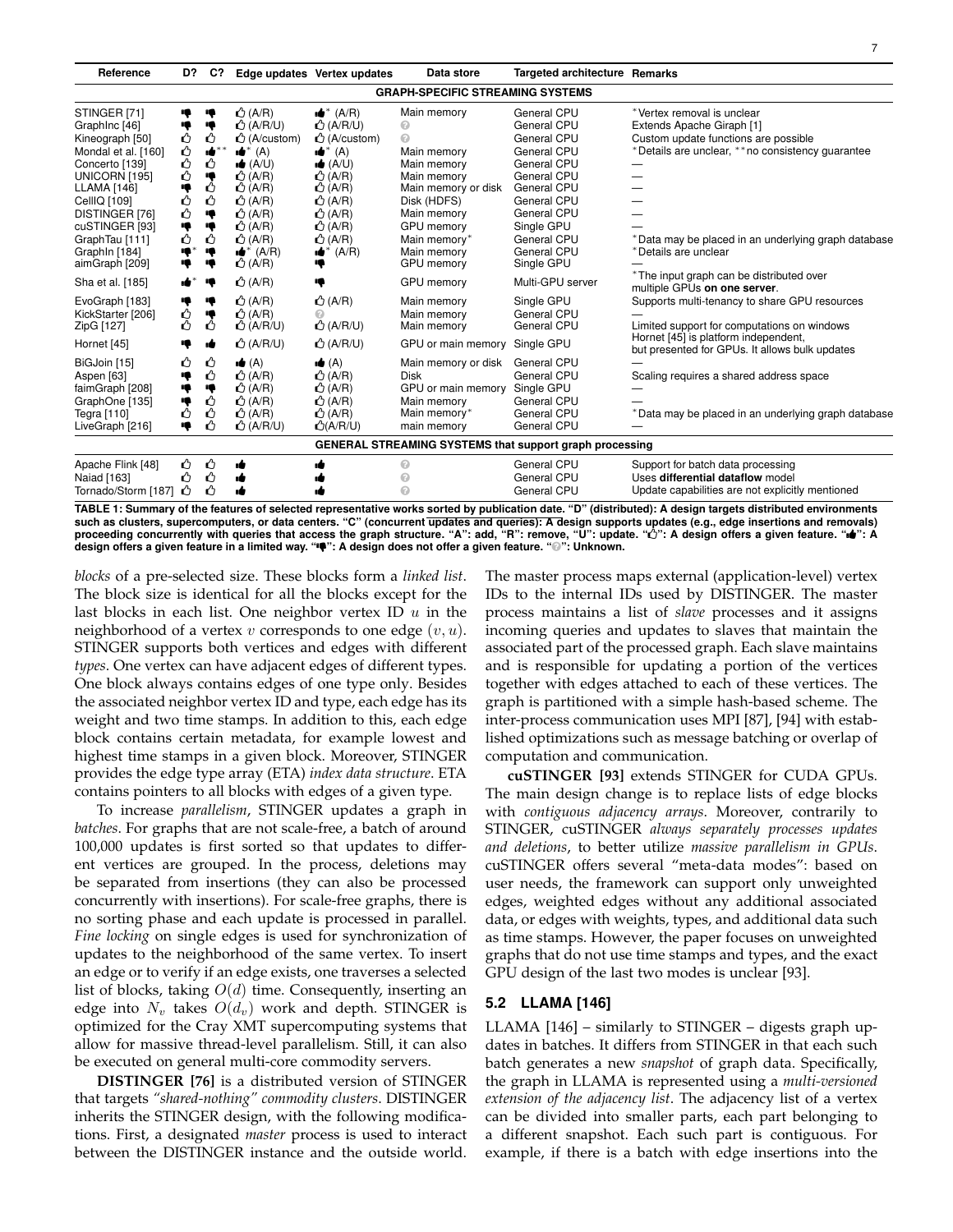| Reference                                          | Rich                                                                      | Rich<br>edge data vertex data    | <b>Tested workloads</b>                                                    | Representation                          | <b>Focus</b>                                                            | Remarks, used programming models                                                                              |
|----------------------------------------------------|---------------------------------------------------------------------------|----------------------------------|----------------------------------------------------------------------------|-----------------------------------------|-------------------------------------------------------------------------|---------------------------------------------------------------------------------------------------------------|
|                                                    |                                                                           |                                  |                                                                            | <b>GRAPH-SPECIFIC STREAMING SYSTEMS</b> |                                                                         |                                                                                                               |
| STINGER [71]                                       | $\bigcirc$ (T, W, TS)                                                     | <u> එ</u> (T)                    | Clustering, BC, BFS,<br>$CC. k-core$                                       | CSR+AL                                  | Update time                                                             |                                                                                                               |
| GraphInc [46]                                      | $\triangle$ (P)                                                           | $\triangle$ (P)                  | SP, CC, PageRank                                                           | ⋒                                       | Iterative algorithms                                                    | Graphinc uses the Pregel programming<br>model. No performance data reported                                   |
| Kineograph [50]                                    | ♥                                                                         |                                  | TunkRank, SP, K-exposure AL                                                |                                         | <b>Fault tolerance</b>                                                  |                                                                                                               |
| Mondal et al. [160]                                |                                                                           | Ę                                |                                                                            | ⋒                                       | Data replication and<br>partitioning, load balancing                    |                                                                                                               |
| Concerto [139]<br>i (P)                            |                                                                           | $\triangle$ (P)                  | k-hop, k-core                                                              | AL                                      | Scalability, transactions                                               |                                                                                                               |
| UNICORN [195]                                      | ų                                                                         | ¢                                | PageRank, RWR                                                              | $\odot$                                 | Iterative algorithms                                                    | Introduces a programming model<br>called Incremental GIM-V                                                    |
| <b>LLAMA</b> [146]                                 | $\triangle$ (P)                                                           | $\triangle$ (P)                  | PR, BFS, TC                                                                | <b>CSR</b>                              | Out-of-memory analysis                                                  |                                                                                                               |
| CellIQ [109]                                       | $\triangle$ (P)                                                           | $\triangle$ (P)                  | Handoff Sequences,<br>Persistent Hotspots                                  | Data stream                             | Cellular network analysis                                               | The authors use the Sliding Window Model                                                                      |
| DISTINGER [76]<br>cuSTINGER [93]<br>GraphTau [111] | $\triangle$ (T, W, TS)<br>$\mathbf{u}^*$ (W, P, TS) $\mathbf{u}^*$ (W, P) | $\triangle$ (T, W)               | <b>PR</b><br><b>TC</b><br>PageRank, CC                                     | <b>CSR</b><br>AL<br><b>RDDs</b>         | Distributed processing<br>Update time, memory usage<br>Fault tolerance  | *No details provided for properties<br>The authors use the Sliding Window Model                               |
| GraphIn [184]                                      | ♥                                                                         | $\bullet$ (P)                    | BFS, CC, clustering<br>coefficient                                         | $EL+CSR$                                | Iterative algorithms                                                    | The authors also propose<br>a programming model called I-GAS                                                  |
| aimGraph [209]<br>Sha et al. [185]                 | $\bullet^*$ (W)<br>$\bullet$ (TS)                                         | <b>id</b> <sup>*</sup> (W)<br>10 | PR, BFS, CC                                                                | AL                                      | Update time, memory usage<br>Tree based (PMA) GPU-friendly, update time | *No details are provided<br>The authors use the Sliding Window Model                                          |
| EvoGraph [183]                                     | ₩                                                                         | ♥                                | TC, CC, BFS                                                                | $EL+CSR$                                | Iterative algorithms,<br><b>GPU</b> sharing                             | EvoGraph relies on the I-GAS model [184]                                                                      |
| KickStarter [206]                                  | $\bullet$ (W)                                                             | ą                                | SSWP, CC, SSSP, BFS                                                        | 0                                       | Iterative algorithms                                                    | Approach similar to Tornado [187]                                                                             |
| ZipG [127]                                         | $\triangle$ (T, P, TS)                                                    | $\triangle$ (P)                  | TAO, LinkBench                                                             | Compressed<br>flat files                |                                                                         |                                                                                                               |
| Hornet [45]                                        | $\bullet$ (W)                                                             |                                  | BFS, SpMV, K-Truss                                                         | AL+CSR                                  | Storage, update time,<br>re-allocation                                  |                                                                                                               |
| BiGJoin [15]                                       |                                                                           |                                  | Graph pattern matching<br>(triangles, 4-cliques,<br>diamonds, 5-cliques, ) | Data stream                             | Pattern matching                                                        | Restricted to equi-join algorithms                                                                            |
| Aspen [63]                                         | ♥                                                                         | ♦                                | BFS, BC, MIS,<br>2-hop, Local-Cluster                                      | Tree $+$<br>C-Trees                     | Space usage,<br>data locality                                           | *Support for weighted edges is possible                                                                       |
| faimGraph [208]                                    | $\bigcirc$ (W, P)                                                         | $\triangle$ (W, P)               | PageRank, Static<br><b>Triangle Counting</b>                               | AL                                      | Add/Remove, memory usage                                                |                                                                                                               |
| GraphOne [135]                                     | $\bullet$ (W)                                                             | ņ                                | BFS, PageRank,<br>1-Hop-query                                              | $EL+AL$                                 | Stream and batch analytics                                              |                                                                                                               |
| Tegra [110]                                        | $\triangle$ (P)                                                           | $\triangle$ (P)                  | PageRank, CC                                                               | Tree                                    | Window processing                                                       | The authors use the Sliding Window Model                                                                      |
| LiveGraph [216]                                    | $\bigcirc$ (T, P)                                                         | $\triangle$ (P)                  | TAO, LinkBench, PR, CC                                                     | Transactional<br>Edge Log (AL)          | Transactional management<br>and graph analytics                         |                                                                                                               |
|                                                    |                                                                           |                                  |                                                                            |                                         | GENERAL STREAMING SYSTEMS that support graph processing                 |                                                                                                               |
| Apache Flink [48] +<br>Naiad [163]                 | Ű                                                                         | ↺<br>ᠿ                           | PageRank, CC                                                               | Data stream<br>Data stream              | <b>Fault tolerance</b><br>Iterative algorithms,                         | Fault tolerance by checkpoints and recovery<br>Work sharing, synchronization Uses differential dataflow model |
| Tornado [187]                                      | ℯ                                                                         | ℯ                                | SSSP, PageRank                                                             | 0                                       | fault tolerance                                                         |                                                                                                               |

**TABLE 2: Summary of the features of selected representative works sorted by publication date. "": A design offers a given feature. "": A design offers a given feature in a limited way. "": A design does not offer a given feature. "T": types, "P": properties, "W": weights, "TS": timestamps. "**Ê**": Unknown.**

adjacency list of a vertex  $v$ , this batch may become a part of v's adjacency list within a new snapshot. Moreover, the LLAMA design features a structure that is shared by all snapshots, which maps vertices to per-vertex structures.

# **5.3 GraphIn [184]**

GraphIn [184] uses a *hybrid* dynamic data structure. First, it uses an AM (in the *CSR format*) to store the adjacency data. This part is *static* and is not modified when updates arrive. Second, incremental graph updates are stored in dedicated *edge lists*. Every now and then, the AM with graph structure and the edge lists with updates are merged to update the structure of AM. Such a design maximizes performance and the amount of used parallelism when accessing the graph structure that is mostly stored in the CSR format.

# **5.4 GraphTau [111]**

GraphTau [111] is a framework based on Apache Spark and its data model called resilient distributed datasets (RDD) [212]. RDDs are read-only, immutable, partitioned collections of data sets that can be modified by different operators (e.g., map, reduce, filter, and join). Similarly to GraphX [91], GraphTau exploits RDDs and stores a graph snapshot (called a GraphStream) using *two RDDs: an RDD for storing vertices and edges*. Due to the snapshots, the framework offers fault tolerance by replaying the processing of respective data streams. Different operations allow to receive data form multiple sources (including graph databases such as Neo4j and Titan) and to include unstructured and tabular data (e.g., from RDBMS). Further, GraphTau provides options to write custom iterative and window algorithms by defining a directed acyclic graph (DAG) of operations. The underlying Apache Spark framework analyzes the DAG and processes the data in parallel on a compute cluster. GraphTau only enables using the window sliding model. To maximize parallelism when ingesting updates, it applies the snapshot scheme: graph workloads run in parallel with graph updates using different snapshots.

# **5.5 faimGraph [208]**

faimGraph [208] (*f*ully-dynamic, *a*utonomous, *i*ndependent *m*anagement of *graphs*) is a library for graph processing on a single GPU with focus on fully-dynamic edge and vertex updates (add, remove). It allocates a single block of memory on the GPU and uses a memory manager to autonomously handle data management without round-trips to the CPU. The design does not return free memory to the device, but keeps it allocated as it might be used during graph processing - so the parallel use of the GPU for other processing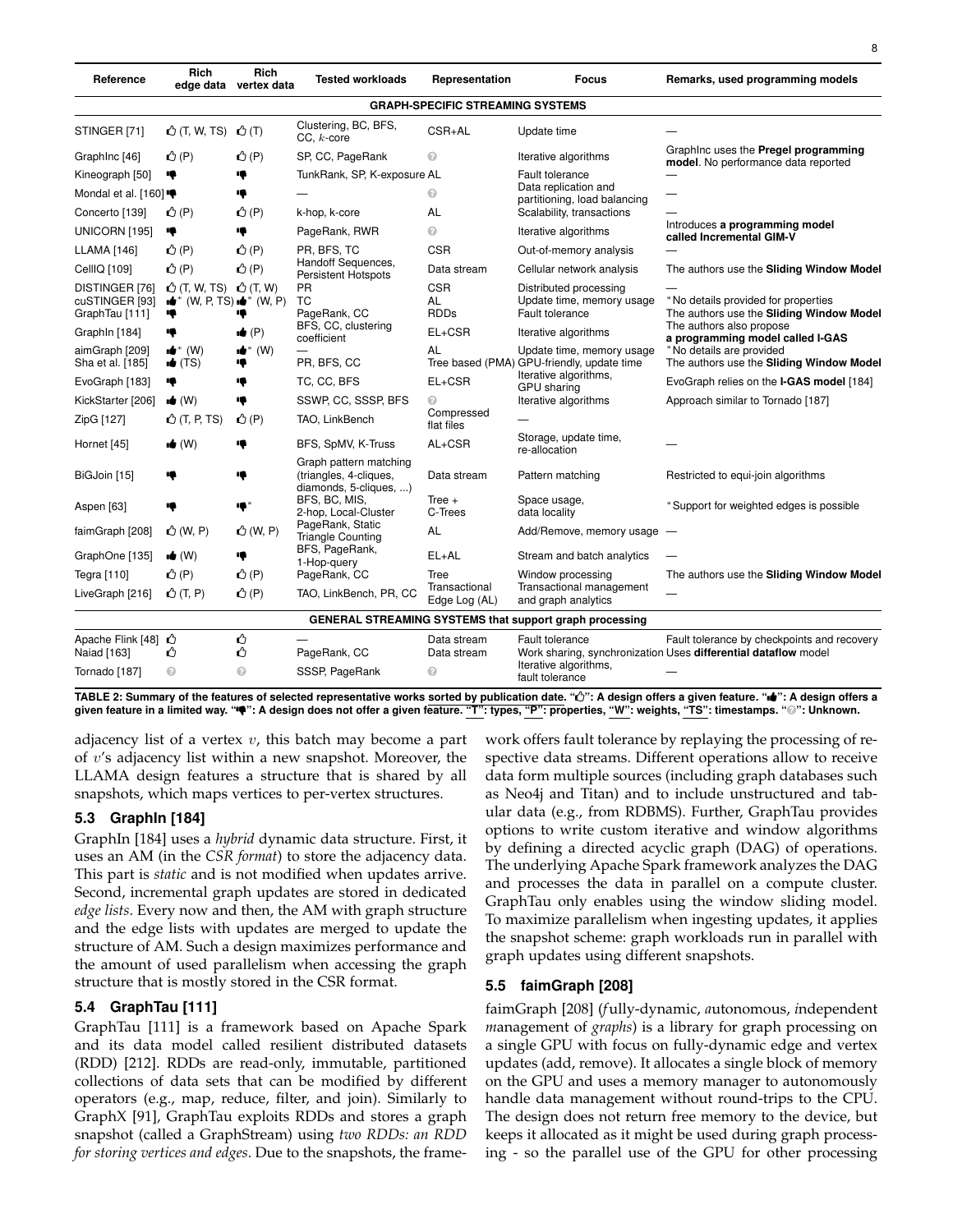is limited. In such cases, faimGraph can be reinitialized to claim memory (or expand memory if needed). The library implements the adjacency list. Vertices are stored in dedicated vertex *data blocks* that can also contain user-defined properties. Since the edge lists might grow and shrink, edges are stored in *pages that form a linked list*. Properties can be stored together with edges. Updates can be received from the device or from the host. Further, faimGraph relies on a bulk update scheme, where queries cannot be interleaved with updates. This supports exploiting parallelism of the GPU by running updates in parallel.

#### **5.6 Hornet [45]**

Hornet [45] is a data structure and associated system that focuses on efficient batch updates (inserting, deleting, and updating vertices and edges), and more effective memory utilization by requiring no re-allocation and no reinitialization of used data structures during computation. To achieve this, Hornet implements its own memory manager. The graph is maintained using an AL: vertices are stored in an array, with pointers pointing to the associated adjacency list. The lists are (transparently to the user) stored in *blocks* that can hold edges in counts that are powers of two. The allocation of specific edge lists to specific blocks is resolved by the system. Finally,  $B^+$  trees are used to maintain the blocks efficiently and to keep track of empty space.

Hornet implements the bulk update scheme in which bulk updates and graph queries alternate. The bulk update exploits parallelism for efficient usage of the GPU resources.

# **5.7 GraphOne [135]**

GraphOne [135] focuses on the parallel *efficient* execution of global graph algorithms (such as PageRank) and streaming graph updates. The graph is maintained using a variant of an adjacency list. To process graph updates, the updates are first stored in an edge list and also written to disk for persistence. If this edge list exceeds a certain storage threshold, the updates are applied as a batch in parallel to the adjacency list. Both the edge list and the adjacency list are stored in memory. The core idea is to exploit the fast edge list for immediate updates and stream processing, and provide snapshots of the adjacency list for long running graph analytics. Since multiple snapshots of the adjacency list can be created in a lightweight way, queries are processed immediately when they arrive.

#### **5.8 Aspen [63]**

The Aspen framework [63] uses a novel data structure called the *C-tree* to store graph structures. C-tree is based on a *purely-functional compressed search tree*. A functional search tree is a tree data structure that can be expressed only by mathematical functions, which makes the data structure immutable (since a mathematical function must always return the same result for the same input, independently of any state associated with the data structure). Furthermore, functional search trees offer lightweight snapshots, provably efficient running times, and they facilitate concurrent processing of queries and updates. Now, the C-tree extends purely-functional search trees: it overcomes the poor space usage and low locality. Elements represented by the tree are stored in *chunks* and each chunk is stored contiguously in an array, leading to improved locality. To improve the space

In Aspen, a graph is represented as a tree-of-trees: A purely-functional tree stores the set of vertices (vertex-tree) and each vertex stores the edges in its own C-tree (edgetree). Additional information is stored in the vertex-tree such that basic graph structural properties, such as the total number of edges and vertices, can be queried in constant time. Similarly, the trees can be augmented to store properties (such as weights), but it is omitted in the described work. For algorithms that operate on the whole graph (such as BFS), it is possible to precompute a *flat snapshot*: instead of accessing all vertices by querying the vertex-tree, an array is used to directly store the pointers to the vertices.

#### **5.9 Tegra [110]**

Tegra [110] is a system that enables graph analysis based on graph updates that are a part of any window of time. The framework is implemented on top of Apache Spark [212] that handles scheduling and work distribution. The core data structure of Tegra is an adaptive radix tree - a tree data structure that enables efficient updates and range scans. It allows to map a graph efficiently by storing it in *two* trees (a vertex tree and an edge tree) and creating lightweight snapshots by generating a new root node that holds the differences. The graph is partitioned (by the hash of the vertex ID) among compute nodes. The API allows the user to create new snapshots of the graph. The system can also automatically create snapshots when a certain limit of changes is reached. Therefore, queries and updates (that can be ingested from main memory or graph databases) run concurrently. The framework also stores the changes that happened in-between such snapshots, allowing to restore any state and apply computations on any window. Since the snapshots take a lot of memory, they are written to disk using the last recently used policy.

# **5.10 Apache Flink [48]**

Apache Flink [48] is a general purpose streaming system for streaming *and* batch computations (on both bounded and unbounded streams). These two concepts are usually considered different, but Flink treats them similarly. Two user APIs are available for implementation: the DataSet API for batch processing and the DataStream API for unbounded stream processing. A variety of custom operators can be implemented, allowing to maintain computation state, define iterative dataflows, compute over a stream window, and implement algorithms from the Bulk Synchronous Parallel model [201]. Both APIs generate programs that are represented as a directed acyclic graph of operators connected by data streams. Since operators can keep state and the system makes no assumption over the input streams, it is suited for graph streaming for rich data (edge and vertex properties), and it enables the user to update the graph and execute a broad range of graph algorithms.

### **5.11 Others**

Other streaming frameworks come with similar design tradeoffs and features [74], [132], [206], [18], [214], [207], [149], [114], [180], [112], [102]. We now briefly describe examples, providing a starting point for further reading. **GraphInc** [46] is a framework built on top of Giraph [150]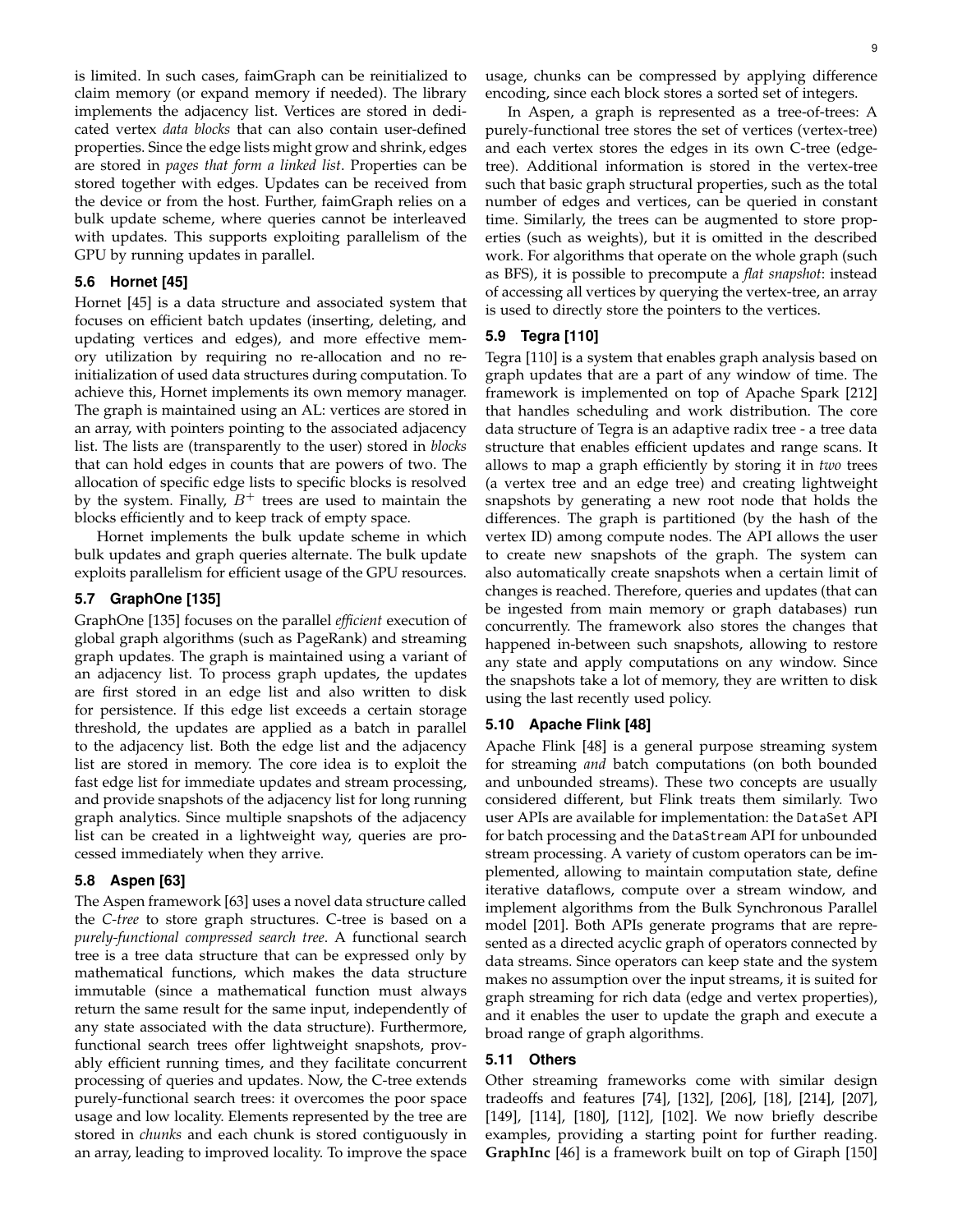that enables the developer to develop programs using the vertex-centric abstraction, which is then executed by the runtime over dynamic graphs. **UNICORN** [195] is a system that relies on InfoSphere, a large-scale, distributed data stream processing middleware developed at IBM Research. **DeltaGraph** [62] is a Haskell library for graph processing, which performs graph updates *lazily*. **iGraph** [115] is a system implemented on top of Apache Spark [212] and GraphX [91] that focuses on hash-based vertex-cut partitioning strategies for dynamic graphs, and proposes to use the vertex-centric programming model for such graphs. However, it is unclear on the details of developing different graph algorithms with the proposed approach. **Evo-Graph** [183] is a simple extension of GraphIn. Whenever a batch of updates arrives, EvoGraph decides whether to use an incremental form of updating its structure, similar to that in GraphIn, or whether to recompute the maintained graph stored as an AM. **Sprouter** [3] is another system built on top of Spark. **PAST** [66] is a framework for processing *spatiotemporal graphs* with *up to 100 trillion edges* that track people, locations, and their connections. It relies on the underlying Cassandra storage [137].

#### **5.12 Summary and Design Insights**

In the majority of considered frameworks, the **representation** of the graph structure is usually some combination of the adjacency or the edge list that consists of *chunks* (often called *blocks*) with edges stored contiguously. This enables a tradeoff between the *locality* of accesses and time to perform *updates*. The smaller the chunks are, the easier is to update a graph, but simultaneously traversing vertex neighborhoods requires more random memory accesses. Larger chunks improve locality of traversals, but require more time to update the graph structure. Moreover, most frameworks use some form of **batching** the updates to increase the parallelism and ultimately the throughput of graph accesses.

# **6 RELATIONS TO GRAPH DATABASES**

We now discuss key differences between graph streaming frameworks and graph databases. We refer the reader to a recent survey on the latter class of systems [35], which provides details of native graph databases such as Neo4j [177], RDF stores [56], and other types of NoSQL stores used for managing graphs. We also exclude RDF streaming designs as we identify them to be strongly related to the domain of database systems, and point the reader to respective publications for more details [90], [43], [134], [47].

# **6.1 Graph Databases vs. Graph Streaming Systems**

Graph databases usually deal with **complex and rich graph models** (such as the Labeled Property Graph [17] or Resource Description Framework [56]) where both vertices and edges may be of different types and may be associated with arbitrary rich properties such as pictures, strings, arrays of integers, or even data blobs. Second, graph databases often include **transactional support**, ensuring ACID properties [35], [99]. Third, despite a lack of agreement on a single language for querying graph databases, all the languages (e.g., SPARQL [172], Gremlin [178], Cypher [83], [106], and SQL [58]) provide rich support for **pattern matching queries** [72] or **business intelligence queries** [196]. More-

Streaming graph frameworks, similarly to graph databases, maintain a dynamically changing graph dataset under a series of updates and queries to the graph data. However, data models are usually simple, without support for arbitrary attached properties. Second, there is no common support for any form of ACID, and the graph updates, even if sometimes they also referred to as transactions [216], are usually **lightweight**: single edge insertions or deletions, rather than arbitrary pattern matching queries common in graph database workloads. Moreover, contrarily to graph databases, streaming frameworks put more focus on **high velocity updates** that can be rapidly ingested into the graph structure. Finally, even if streaming frameworks often offer indexing, the supported index structures are simple [71].

#### **6.2 Systems Combining Both Areas**

We describe example systems that provide features related to both graph streaming frameworks and graph databases.

**Concerto** [139] is a distributed in-memory graph store. The system presents features that can be found both in graph streaming frameworks (real-time graph queries and focus on fast, concurrent ingestion of updates) and in graph databases (triggers, ACID properties). It relies on Sinfonia [9], an infrastructure that provides a flat memory region over a set of distributed servers. Further, it offers ACID guarantees by distributed transactions (similar to the two-phase commit protocol) and writing logs to disk. The transactions are only short living for small operations such as reading and writing memory blocks; no transactions are available that consist of multiple updates. The graph data is stored by Sinfonia directly within in-memory objects that make up a data structure similar to an adjacency list. This data structure can also hold arbitrary properties.

**ZipG** [127] is a framework with focus on memoryefficient storage. It builds on Succint [6], a data store that supports random access to *compressed* unstructured data. ZipG exploits this feature and stores the graph in two files. The vertex file consists of the vertices that form the graph. Each row in the file contains the data related to one vertex, including the vertex properties. The edge file contains the edges stored in the graph. A single record in the edge file holds all edges of a particular type (e.g., a relationship or a comment in a social network) that are incident to a vertex. Further, this record contains all the properties of these edges. To enable fast access to the properties, metadata (e.g., lengths of different records, and offsets to the positions of different records) are also maintained by ZipG files. Succint compresses these files and creates immutable logs that are kept in main memory for fast access. Updates to the graph are stored in a single log store and compressed after a threshold is exceeded, allowing to run updates and queries concurrently. Pointers to the information on updates are managed such that logs do not have to be scanned during a query. Contrary to traditional graph databases, the system does not offer strict consistency or transactions.

Finally, **LiveGraph** [216] targets both transactional graph data management and graph analytics. Similarly to graph databases, it implements the property graph model and supports transactions, and similarly to analytics frameworks, it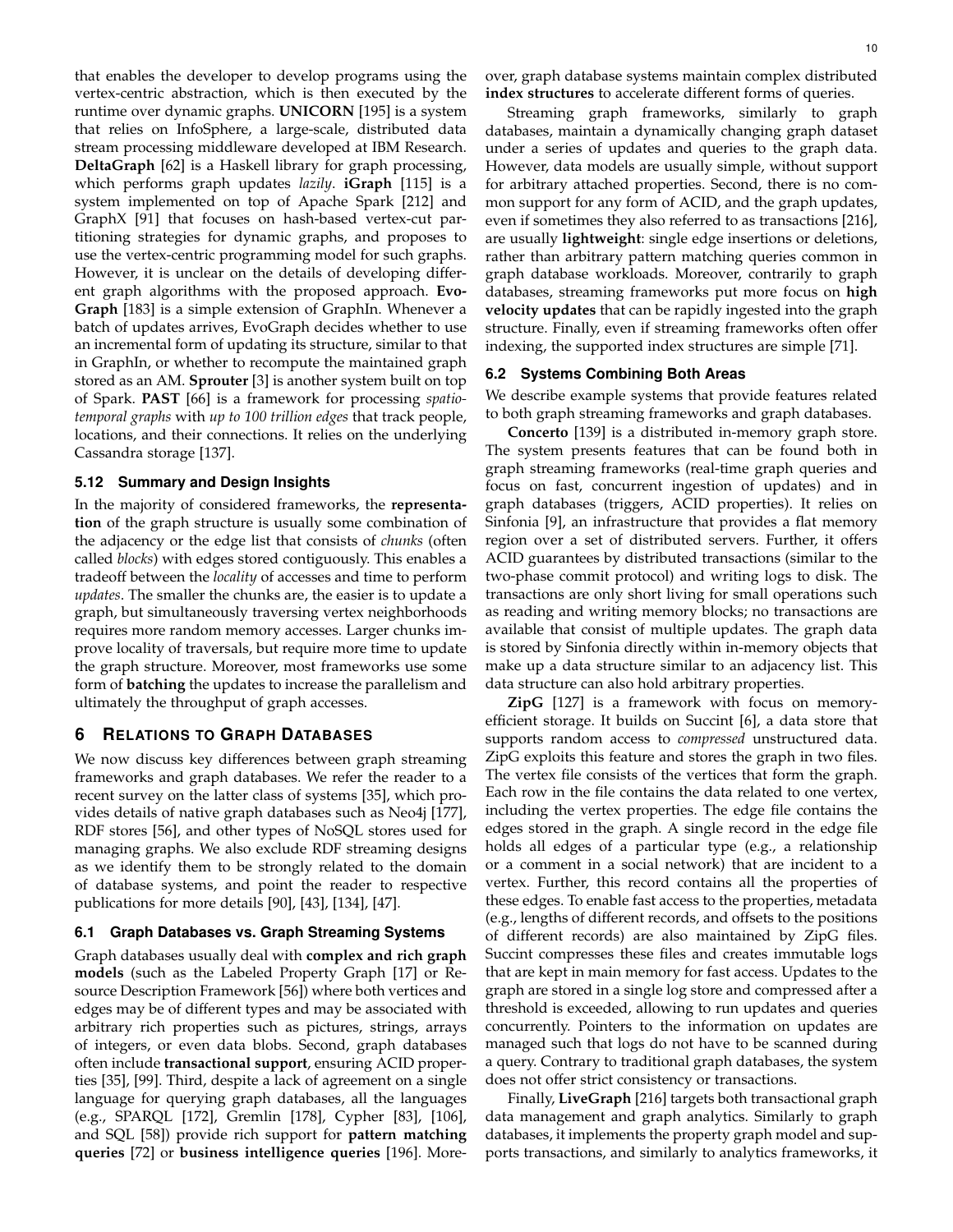handles long running tasks that access the whole graph. For high performance, the system focuses on sequential data accesses. Vertices are stored in an array of vertex blocks on which updates are secured by a lock and applied using copy-on-write. For edges, a novel graph data structure is presented, called transactional edge log. Similar to an adjacency list there is a list of edges per vertex, but the data structure keeps all insertions, deletions and updates as edge log entries appended to the list. The data is stored in blocks, consisting of a header, edge log entries of fixed size and property entries (stored separately from the edge log entries). Each edge log entry stores the incident vertex, a create time and an update time. During a transaction, the reader receives a time stamp and reads only the data for which the create time is smaller than the given time stamp. Also the update time must be considered to omit stale data. Data is read starting from a tail pointer so a reader sees the updates first (no need to scan the old data). Further optimizations are applied, e.g., a Bloom filter allows to check quickly for existing edges. For an update, a writer must acquire a lock of the vertex. New data is appended on the tail of the edge log entries. Since the transaction edge log grows over time, a compression scheme is applied which is non-blocking for readers. The system guarantees persistence by writing data into a log and keeps changes locally until the commit phase, guaranteeing snapshot isolated transactions.

# **7 SPECIFIC STREAMING SOLUTIONS**

There are works on streaming and dynamic graphs that focus on solving a specific graph problem in a dynamic setting. Details of such solutions are outside the core focus of this survey. We outline them as a reference point for the reader. First, different designs target effective **partitioning of streaming graph datasets** [173], [168], [211], [79], [78], [77], [107], [189], [105], [152], [170]. Second, different works focus on solving a **specific graph problem in a streaming setting**. Targeted problems include graph clustering [103], mining periodic cliques [174], search for persistent communities [140], [176], tracking conductance [84], event pattern [166] and subgraph [162] discovery, solving ego-centric queries [161], pattern detection [53], [85], [186], [131], [141], [194], [54], [86], densest subgraph identification [113], frequent subgraph mining [19], dense subgraph detection [145], construction and querying of knowledge graphs [52], stream summarization [92], graph sparsification [11], [25],  $k$ -core maintenance [13], shortest paths [193], Betweenness Centrality [104], [199], [192], Triangle Counting [147], Katz Centrality [203], mincuts [133], [89] Connected Components [151], or PageRank [97], [55].

#### **8 CHALLENGES**

Many research challenges related to streaming graph frameworks are similar to those in graph databases [35].

First, one should identify the most beneficial design choices for different use cases in the domain of streaming and dynamic graph processing. As shown in this paper, existing systems support numerous forms of data organization and types of graph representations, and it is unclear how to match these different schemes for different workload scenarios. A strongly related challenge, similarly to that in graph databases, is a high-performance system design for supporting both OLAP and OLTP style workloads.

Second, while there is no consensus on a standard language for querying graph databases, even less is established for streaming frameworks. Different systems provide different APIs, programming abstractions [197], and paradigms. Difficulties are intensified by a similar lack of consensus on most beneficial techniques for update ingestion and on computation models. This area is rapidly evolving and one should expect numerous new ideas, before a certain consensus is reached.

Moreover, contrarily to static graph processing, little research exists into accelerating streaming graph processing using hardware acceleration such as FPGAs [26], [38], [59], high-performance networking hardware and associated abstractions [64], [31], [27], [181], [28], [87], low-cost atomics [165], [182], hardware transactions [30], and others [27], [10]. One could also investigate topology-aware or routing-aware data distribution for graph streaming, especially together with recent high-performance network topologies [29], [130] and routing [37], [144], [88]. Finally, ensuring speedups due to different data modeling abstractions, such as the algebraic abstraction [126], [33], [34], [136], may be a promising direction.

Finally, an interesting question is whether graph databases are inherently different from streaming frameworks. While merging these two classes of systems is an interesting research goal with many potential benefits, the difference in related workloads and industry requirements may be fundamentally different for a single unified solution.

#### **9 CONCLUSION**

Streaming and dynamic graph processing is an important research field. Is it used to maintain numerous dynamic graph datasets, simultaneously ensuring high-performance graph updates, queries, and analytics workloads. Many graph streaming frameworks have been developed. They use different data representations, they are based on miscellaneous design choices for fast parallel ingestion of updates and resolution of queries, and they enable a plethora of queries and workloads. We present the first analysis and taxonomy of the rich landscape of streaming and dynamic graph processing. We crystallize a broad number of related concepts (both theoretical and practical), we list and categorize existing systems and discuss key design choices, we explain associated models, and we discuss related fields such as graph databases. Our work can be used by architects, developers, and project managers who want to select the most advantageous processing system or design, or simply understand this broad and fast-growing field.

# **ACKNOWLEDGEMENTS**

We thank Khuzaima Daudjee for his suggestions regarding related work. We thank PRODYNA AG (Darko Križić, Jens Nixdorf, and Christoph Körner) for generous support.

#### **REFERENCES**

- [1] Apache Giraph Project. https://giraph.apache.org/.
- [2] Z. Abbas, V. Kalavri, P. Carbone, and V. Vlassov. Streaming graph partitioning: an experimental study. *Proceedings of the VLDB Endowment*, 11(11):1590–1603, 2018.
- [3] T. Abughofa and F. Zulkernine. Sprouter: Dynamic graph processing over data streams at scale. In *DEXA*, pages 321–328. Springer, 2018.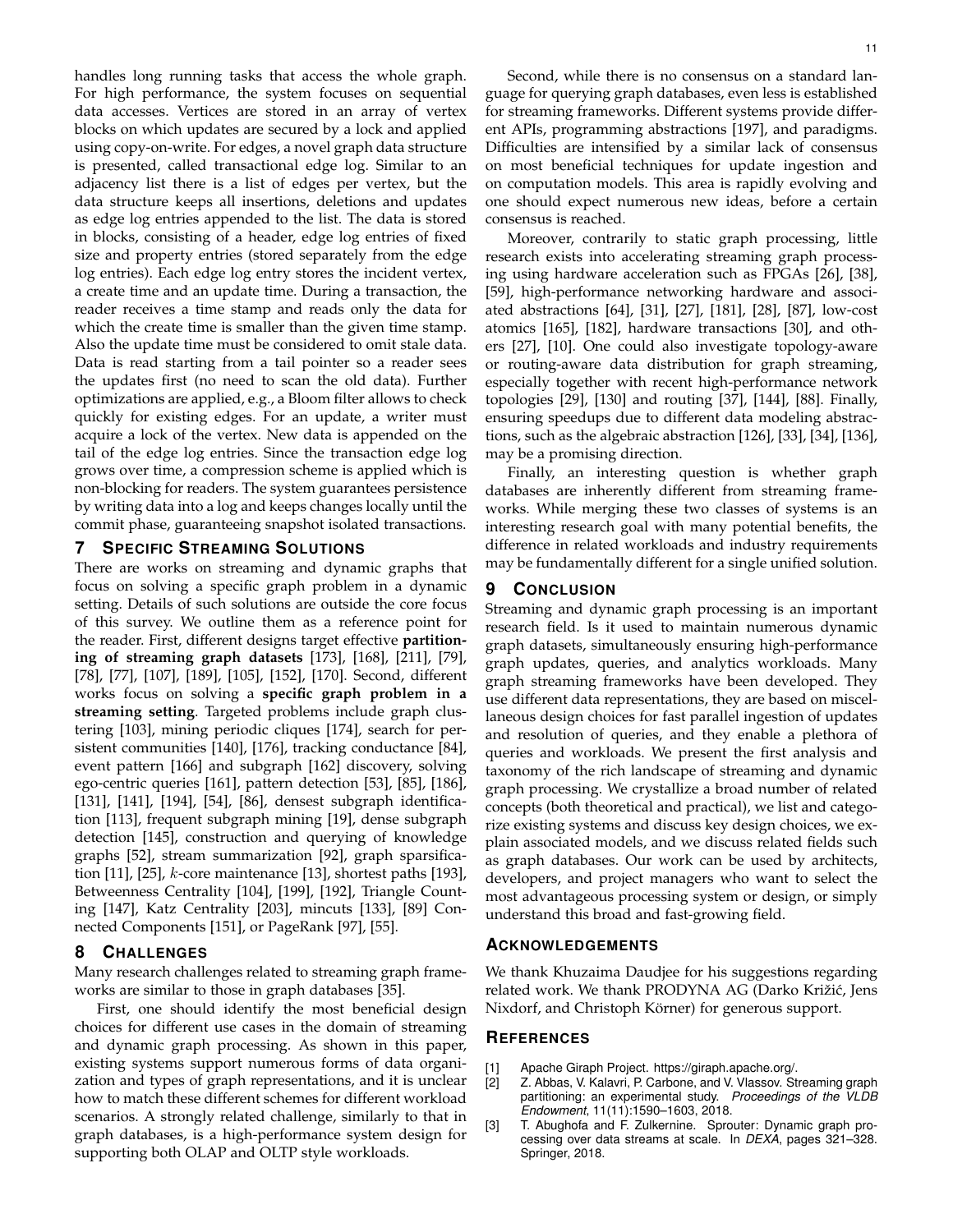- [4] U. A. Acar, D. Anderson, G. E. Blelloch, and L. Dhulipala. Parallel batch-dynamic graph connectivity. In *ACM SPAA*, pages 381– 392, 2019.
- [5] U. A. Acar, A. Cotter, B. Hudson, and D. Türkoglu. Parallelism in dynamic well-spaced point sets. In *ACM SPAA*, pages 33–42, 2011.
- [6] R. Agarwal et al. Succinct: Enabling queries on compressed data. In *NSDI*, pages 337–350, 2015.
- [7] C. Aggarwal and K. Subbian. Evolutionary network analysis: A survey. *ACM Computing Surveys (CSUR)*, 47(1):10, 2014.
- [8] G. Aggarwal, M. Datar, S. Rajagopalan, and M. Ruhl. On the streaming model augmented with a sorting primitive. In *IEEE FOCS*, pages 540–549, 2004.
- [9] M. K. Aguilera, A. Merchant, M. Shah, A. Veitch, and C. Karamanolis. Sinfonia: a new paradigm for building scalable distributed systems. In *ACM SIGOPS Op. Sys. Rev.*, 2007.
- [10] J. Ahn, S. Hong, S. Yoo, O. Mutlu, and K. Choi. A scalable processing-in-memory accelerator for parallel graph processing. *ACM SIGARCH Comp. Arch. News*, 2016.
- [11] K. J. Ahn and S. Guha. Graph sparsification in the semi-streaming model. In *ICALP*, pages 328–338. Springer, 2009.
- [12] K. J. Ahn, S. Guha, and A. McGregor. Graph sketches: sparsification, spanners, and subgraphs. In *ACM PODS*, pages 5–14, 2012.
- [13] H. Aksu, M. Canim, Y.-C. Chang, I. Korpeoglu, and Ö. Ulusoy. Distributed k-core view materialization and maintenance for large dynamic graphs. *IEEE TKDE*, 26(10):2439–2452, 2014.
- [14] K. Ammar. Techniques and systems for large dynamic graphs. In *SIGMOD'16 PhD Symposium*, pages 7–11. ACM, 2016.
- [15] K. Ammar, F. McSherry, S. Salihoglu, and M. Joglekar. Distributed evaluation of subgraph queries using worst-case optimal lowmemory dataflows. *VLDB*, 11(6):691–704, 2018.
- A. Andoni, J. Chen, R. Krauthgamer, B. Qin, D. P. Woodruff, and Q. Zhang. On sketching quadratic forms. In *ACM ITCS*, pages 311–319, 2016.
- [17] R. Angles, M. Arenas, P. Barceló, A. Hogan, J. Reutter, and D. Vrgoč. Foundations of Modern Query Languages for Graph Databases. *in ACM Comput. Surv.*, 50(5):68:1–68:40, 2017.
- [18] S. Aridhi et al. Bladyg: A graph processing framework for large dynamic graphs. *Big data research*, 9:9–17, 2017.
- [19] C. Aslay, M. A. U. Nasir, G. De Francisci Morales, and A. Gionis. Mining frequent patterns in evolving graphs. In *ACM CIKM*, pages 923–932, 2018.
- [20] S. Assadi, S. Khanna, and Y. Li. On estimating maximum matching size in graph streams. *SODA*, 2017.
- [21] S. Assadi, S. Khanna, Y. Li, and G. Yaroslavtsev. Maximum matchings in dynamic graph streams and the simultaneous communication model. 2016.
- [22] O. Batarfi, R. El Shawi, A. G. Fayoumi, R. Nouri, A. Barnawi, S. Sakr, et al. Large scale graph processing systems: survey and an experimental evaluation. *Cluster Computing*, 18(3):1189– 1213, 2015.
- [23] S. Behnezhad, M. Derakhshan, M. Hajiaghayi, C. Stein, and M. Sudan. Fully dynamic maximal independent set with polylogarithmic update time. *FOCS*, 2019.
- [24] T. Ben-Nun, M. Besta, S. Huber, A. N. Ziogas, D. Peter, and T. Hoefler. A modular benchmarking infrastructure for highperformance and reproducible deep learning. *arXiv preprint arXiv:1901.10183*, 2019.
- [25] M. Besta et al. Slim graph: Practical lossy graph compression for approximate graph processing, storage, and analytics. 2019.
- [26] M. Besta, M. Fischer, T. Ben-Nun, J. De Fine Licht, and T. Hoefler. Substream-centric maximum matchings on fpga. In *ACM/SIGDA FPGA*, pages 152–161, 2019.
- [27] M. Besta, S. M. Hassan, S. Yalamanchili, R. Ausavarungnirun, O. Mutlu, and T. Hoefler. Slim noc: A low-diameter on-chip network topology for high energy efficiency and scalability. In *ACM SIGPLAN Notices*, 2018.
- [28] M. Besta and T. Hoefler. Fault tolerance for remote memory access programming models. In *ACM HPDC*, pages 37–48, 2014.
- [29] M. Besta and T. Hoefler. Slim fly: A cost effective low-diameter network topology. In *ACM/IEEE Supercomputing*, pages 348– 359, 2014.
- [30] M. Besta and T. Hoefler. Accelerating irregular computations with hardware transactional memory and active messages. In *ACM HPDC*, 2015.
- [31] M. Besta and T. Hoefler. Active access: A mechanism for highperformance distributed data-centric computations. In *ACM ICS*, 2015.
- [32] M. Besta and T. Hoefler. Survey and taxonomy of lossless graph compression and space-efficient graph representations. *arXiv preprint arXiv:1806.01799*, 2018.
- [33] M. Besta, R. Kanakagiri, H. Mustafa, M. Karasikov, G. Rätsch, T. Hoefler, and E. Solomonik. Communication-efficient jaccard similarity for high-performance distributed genome comparisons. *arXiv preprint arXiv:1911.04200*, 2019.
- [34] M. Besta, F. Marending, E. Solomonik, and T. Hoefler. Slimsell: A vectorizable graph representation for breadth-first search. In *IEEE IPDPS*, pages 32–41, 2017.
- [35] M. Besta, E. Peter, R. Gerstenberger, M. Fischer, M. Podstawski, C. Barthels, G. Alonso, and T. Hoefler. Demystifying graph databases: Analysis and taxonomy of data organization, system designs, and graph queries. *arXiv preprint arXiv:1910.09017*, 2019.
- [36] M. Besta, M. Podstawski, L. Groner, E. Solomonik, and T. Hoefler. To push or to pull: On reducing communication and synchronization in graph computations. In *ACM HPDC*, 2017.
- [37] M. Besta, M. Schneider, K. Cynk, M. Konieczny, E. Henriksson, S. Di Girolamo, A. Singla, and T. Hoefler. Fatpaths: Routing in supercomputers, data centers, and clouds with lowdiameter networks when shortest paths fall short. *arXiv preprint arXiv:1906.10885*, 2019.
- [38] M. Besta, D. Stanojevic, J. D. F. Licht, T. Ben-Nun, and T. Hoefler. Graph processing on fpgas: Taxonomy, survey, challenges. *arXiv preprint arXiv:1903.06697*, 2019.
- [39] M. Besta, D. Stanojevic, T. Zivic, J. Singh, M. Hoerold, and T. Hoefler. Log (graph): a near-optimal high-performance graph representation. In *PACT*, pages 7–1, 2018.
- S. Bhattacharya, M. Henzinger, and D. Nanongkai. A new deterministic algorithm for dynamic set cover. *FOCS*, 2019.
- [41] S. Bhattacharya, M. Henzinger, D. Nanongkai, and Space-and time-efficient algorithm for maintaining dense subgraphs on one-pass dynamic streams. In *ACM STOC*, 2015.
- [42] P. Boldi and S. Vigna. The webgraph framework i: compression techniques. In *ACM WWW*, pages 595–602, 2004.
- [43] J. Broekstra et al. Sesame: A generic architecture for storing and querying rdf and rdf schema. In *ISWC*, pages 54–68. Springer, 2002.
- [44] M. Bury, E. Grigorescu, A. McGregor, M. Monemizadeh, C. Schwiegelshohn, S. Vorotnikova, and S. Zhou. Structural results on matching estimation with applications to streaming. *Algorithmica*, 81(1):367–392, 2019.
- [45] F. Busato, O. Green, N. Bombieri, and D. A. Bader. Hornet: An efficient data structure for dynamic sparse graphs and matrices on gpus. In *IEEE HPEC*, pages 1–7, 2018.
- [46] Z. Cai, D. Logothetis, and G. Siganos. Facilitating real-time graph mining. In *ACM CloudDB*, pages 1–8, 2012.
- [47] J.-P. Calbimonte, O. Corcho, and A. J. Gray. Enabling ontologybased access to streaming data sources. In *Springer ISWC*, 2010.
- [48] P. Carbone, A. Katsifodimos, S. Ewen, V. Markl, S. Haridi, and K. Tzoumas. Apache flink: Stream and batch processing in a single engine. *IEEE-CS Bull. Tech. Com. on Data Eng.*, 2015.
- [49] S. Chechik and T. Zhang. Fully dynamic maximal independent set in expected poly-log update time. *FOCS*, 2019.
- [50] R. Cheng, J. Hong, A. Kyrola, Y. Miao, X. Weng, M. Wu, F. Yang, L. Zhou, F. Zhao, and E. Chen. Kineograph: taking the pulse of a fast-changing and connected world. In *ACM EuroSys*, pages 85–98, 2012.
- [51] A. Ching, S. Edunov, M. Kabiljo, D. Logothetis, and S. Muthukrishnan. One trillion edges: Graph processing at facebook-scale. *Proceedings of the VLDB Endowment*, 8(12):1804–1815, 2015.
- [52] S. Choudhury, K. Agarwal, S. Purohit, B. Zhang, M. Pirrung, W. Smith, and M. Thomas. Nous: Construction and querying of dynamic knowledge graphs. In *IEEE ICDE*, pages 1563–1565, 2017.
- [53] S. Choudhury, L. Holder, G. Chin, K. Agarwal, and J. Feo. selectivity based approach to continuous pattern detection in streaming graphs. *arXiv preprint arXiv:1503.00849*, 2015.
- [54] S. Choudhury, S. Purohit, P. Lin, Y. Wu, L. Holder, and K. Agarwal. Percolator: Scalable pattern discovery in dynamic graphs. In *ACM WSDM*, pages 759–762, 2018.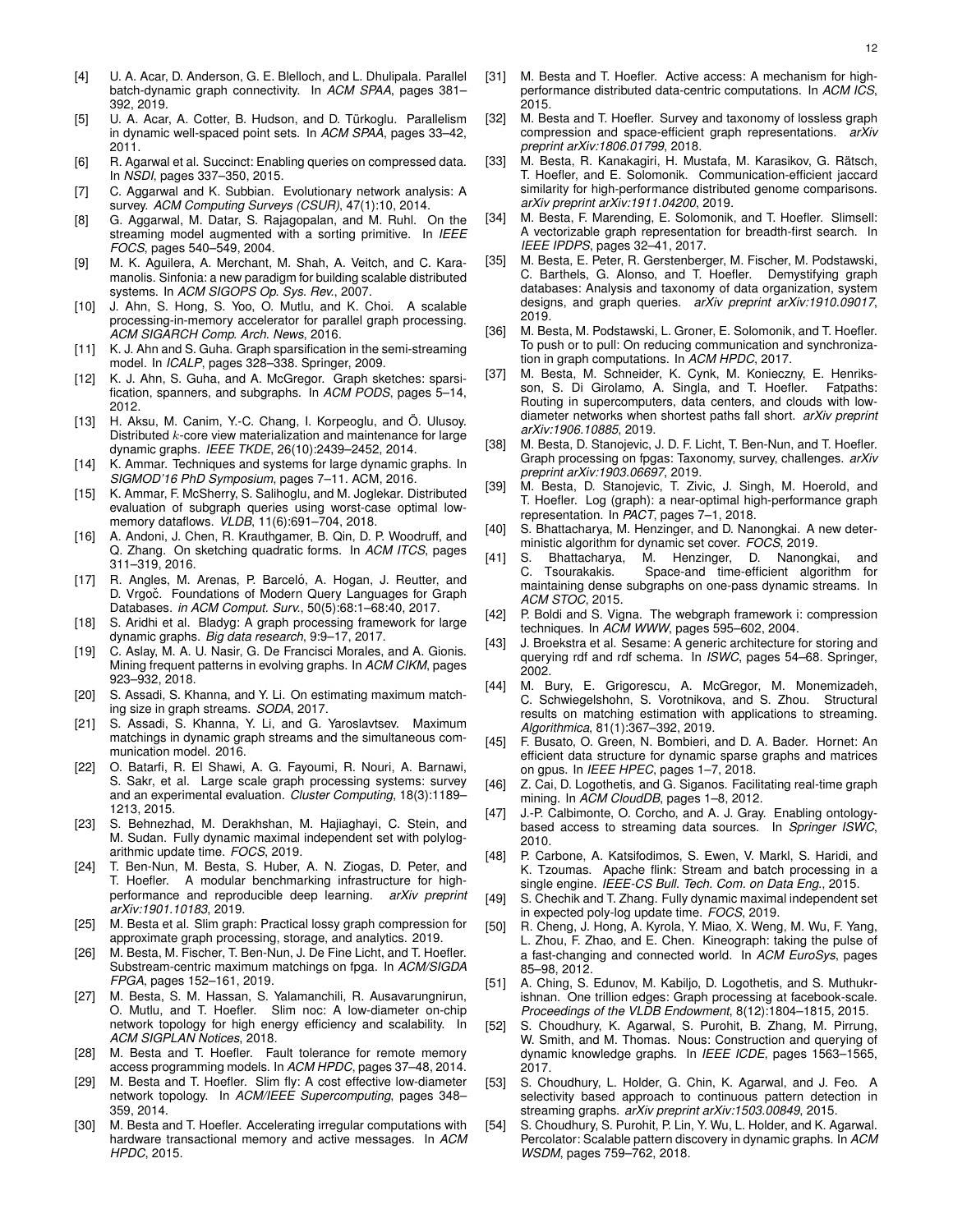- [55] M. E. Coimbra, R. Rosa, S. Esteves, A. P. Francisco, and L. Veiga. Graphbolt: Streaming graph approximations on big data. *arXiv preprint arXiv:1810.02781*, 2018.
- [56] R. Cyganiak, D. Wood, and M. Lanthaler. RDF 1.1 Concepts and Abstract Syntax. Available at https://www.w3.org/TR/ rdf11-concepts/.
- [57] M. Datar, A. Gionis, P. Indyk, and R. Motwani. Maintaining stream statistics over sliding windows. *SIAM journal on computing*, 31(6):1794–1813, 2002.
- [58] C. J. Date and H. Darwen. *A Guide to the SQL Standard*, volume 3. Addison-Wesley New York, 1987.
- [59] J. de Fine Licht et al. Transformations of high-level synthesis codes for high-performance computing. *arXiv:1805.08288*, 2018.
- [60] J. Dean and S. Ghemawat. Mapreduce: simplified data processing on large clusters. *Communications of the ACM*, 51(1):107– 113, 2008.
- [61] C. Demetrescu, I. Finocchi, and A. Ribichini. Trading off space for passes in graph streaming problems. *ACM TALG*, 6(1):6, 2009.
- [62] P. Dexter, Y. D. Liu, and K. Chiu. Lazy graph processing in haskell. In *ACM SIGPLAN Notices*, volume 51, pages 182–192. ACM, 2016.
- [63] L. Dhulipala et al. Low-latency graph streaming using compressed purely-functional trees. *arXiv:1904.08380*, 2019.
- [64] S. Di Girolamo, K. Taranov, A. Kurth, M. Schaffner, T. Schneider, J. Beránek, M. Besta, L. Benini, D. Roweth, and T. Hoefler. Network-accelerated non-contiguous memory transfers. *arXiv preprint arXiv:1908.08590*, 2019.
- [65] L. Di Paola, M. De Ruvo, P. Paci, D. Santoni, and A. Giuliani. Protein contact networks: an emerging paradigm in chemistry. *Chemical reviews*, 113(3):1598–1613, 2012.
- [66] M. Ding et al. Storing and querying large-scale spatio-temporal graphs with high-throughput edge insertions. *arXiv:1904.09610*, 2019.
- [67] N. Doekemeijer and A. L. Varbanescu. A survey of parallel graph processing frameworks. *Delft University of Technology*, page 21, 2014.
- [68] R. Duan, H. He, and T. Zhang. Dynamic edge coloring with improved approximation. In *ACM-SIAM SODA*, pages 1937– 1945, 2019.
- [69] D. Durfee, L. Dhulipala, J. Kulkarni, R. Peng, S. Sawlani, and X. Sun. Parallel batch-dynamic graphs: Algorithms and lower bounds. *SODA*, 2020.
- [70] D. Durfee, Y. Gao, G. Goranci, and R. Peng. Fully dynamic spectral vertex sparsifiers and applications. In *ACM STOC*, pages 914–925, 2019.
- [71] D. Ediger, R. McColl, J. Riedy, and D. A. Bader. Stinger: High performance data structure for streaming graphs. In *IEEE HPEC*, pages 1–5, 2012.
- [72] O. Erling, A. Averbuch, J. Larriba-Pey, H. Chafi, A. Gubichev, A. Prat, M.-D. Pham, and P. Boncz. The LDBC Social Network Benchmark: Interactive Workload. in SIGMOD, pages 619–630, 2015.
- [73] H. Esfandiari, M. Hajiaghayi, V. Liaghat, M. Monemizadeh, and K. Onak. Streaming algorithms for estimating the matching size in planar graphs and beyond. *ACM Trans. Algorithms*, 2018.
- [74] J. Fairbanks, D. Ediger, R. McColl, D. A. Bader, and E. Gilbert. A statistical framework for streaming graph analysis. In *IEEE/ACM ASONAM*, pages 341–347, 2013.
- [75] J. Feigenbaum, S. Kannan, A. McGregor, S. Suri, and J. Zhang. On graph problems in a semi-streaming model. *Theoretical Computer Science*, 348(2-3):207–216, 2005.
- [76] G. Feng et al. Distinger: A distributed graph data structure for massive dynamic graph processing. In *IEEE Big Data*, pages 1814–1822, 2015.
- [77] I. Filippidou and Y. Kotidis. Online and on-demand partitioning of streaming graphs. In *IEEE Big Data*, pages 4–13.
- [78] H. Firth and P. Missier. Workload-aware streaming graph partitioning. In *EDBT/ICDT Workshops*. Citeseer, 2016.
- [79] H. Firth, P. Missier, and J. Aiston. Loom: Query-aware partitioning of online graphs. *arXiv preprint arXiv:1711.06608*, 2017.
- [80] P. Flajolet, É. Fusy, O. Gandouet, and F. Meunier. Hyperloglog: the analysis of a near-optimal cardinality estimation algorithm. In *Discrete Mathematics and Theoretical Computer Science*, pages 137–156, 2007.
- [81] S. Forster and G. Goranci. Dynamic low-stretch trees via dynamic low-diameter decompositions. In *ACM STOC*, pages 377–388, 2019.
- [82] F. Fouquet, T. Hartmann, S. Mosser, and M. Cordy. Enabling lock-free concurrent workers over temporal graphs composed of multiple time-series. In *Proceedings of the 33rd Annual ACM Symposium on Applied Computing*, pages 1054–1061. ACM, 2018.
- [83] N. Francis, A. Green, P. Guagliardo, L. Libkin, T. Lindaaker, V. Marsault, S. Plantikow, M. Rydberg, P. Selmer, and A. Taylor. Cypher: An evolving query language for property graphs. In *ACM SIGMOD*, pages 1433–1445, 2018.
- [84] S. Galhotra, A. Bagchi, S. Bedathur, M. Ramanath, and V. Jain. Tracking the conductance of rapidly evolving topic-subgraphs. *Proc. VLDB*, 8(13):2170–2181, 2015.
- [85] J. Gao, C. Zhou, and J. X. Yu. Toward continuous pattern detection over evolving large graph with snapshot isolation. *The VLDB Journal—The International Journal on Very Large Data Bases*, 25(2):269–290, 2016.
- [86] J. Gao, C. Zhou, J. Zhou, and J. X. Yu. Continuous pattern detection over billion-edge graph using distributed framework. In *IEEE ICDE*, pages 556–567, 2014.
- [87] R. Gerstenberger, M. Besta, and T. Hoefler. Enabling Highlyscalable Remote Memory Access Programming with MPI-3 One Sided. In *ACM/IEEE Supercomputing*, SC '13, pages 53:1–53:12, 2013.
- [88] S. Ghorbani, Z. Yang, P. Godfrey, Y. Ganjali, and A. Firoozshahian. Drill: Micro load balancing for low-latency data center networks. In *ACM SIGCOMM*, pages 225–238, 2017.
- [89] L. Gianinazzi, P. Kalvoda, A. De Palma, M. Besta, and T. Hoefler. Communication-avoiding parallel minimum cuts and connected components. In *ACM SIGPLAN Notices*, volume 53, pages 219– 232. ACM, 2018.
- [90] F. Goasdoué, I. Manolescu, and A. Roatis. Efficient query answering against dynamic rdf databases. In *ACM EDBT*, pages 299–310, 2013.
- [91] J. E. Gonzalez, R. S. Xin, A. Dave, D. Crankshaw, M. J. Franklin, and I. Stoica. Graphx: Graph processing in a distributed dataflow framework. In *11th* {*USENIX*} *Symposium on Operating Systems Design and Implementation (*{*OSDI*} *14)*, pages 599–613, 2014.
- [92] X. Gou, L. Zou, C. Zhao, and T. Yang. Fast and accurate graph stream summarization. In *2019 IEEE 35th International Conference on Data Engineering (ICDE)*, pages 1118–1129. IEEE, 2019.
- [93] O. Green and D. A. Bader. custinger: Supporting dynamic graph algorithms for gpus. In *2016 IEEE High Performance Extreme Computing Conference (HPEC)*, pages 1–6. IEEE, 2016.
- [94] W. Gropp, T. Hoefler, T. Rajeev, and E. Lusk. *Using Advanced MPI: Modern Features of the Message-Passing Interface*. The MIT Press, 2014.
- [95] S. Guha and A. McGregor. Graph synopses, sketches, and streams: A survey. *PVLDB*, 5(12):2030–2031, 2012.
- [96] S. Guha, A. McGregor, and D. Tench. Vertex and hyperedge connectivity in dynamic graph streams. In *ACM PODS*, pages 241–247, 2015.
- [97] W. Guo, Y. Li, M. Sha, and K.-L. Tan. Parallel personalized pagerank on dynamic graphs. *Proceedings of the VLDB Endowment*, 11(1):93–106, 2017.
- [98] M. Han and K. Daudjee. Giraph unchained: barrierless asynchronous parallel execution in pregel-like graph processing systems. *Proceedings of the VLDB Endowment*, 8(9):950–961, 2015.
- [99] M. Han and K. Daudjee. Providing serializability for pregel-like graph processing systems. In *EDBT*, pages 77–88, 2016.
- [100] M. Han, K. Daudjee, K. Ammar, M. T. Özsu, X. Wang, and T. Jin. An experimental comparison of pregel-like graph processing systems. *Proc. VLDB*, 7(12):1047–1058, 2014.
- [101] W. Han, Y. Miao, K. Li, M. Wu, F. Yang, L. Zhou, V. Prabhakaran, W. Chen, and E. Chen. Chronos: a graph engine for temporal graph analysis. In *9th European Conference on Computer Systems*, page 1. ACM, 2014.
- [102] T. Hartmann, F. Fouquet, M. Jimenez, R. Rouvoy, and Y. Le Traon. Analyzing complex data in motion at scale with temporal graphs. 2017.
- [103] M. Hassani, P. Spaus, A. Cuzzocrea, and T. Seidl. I-hastream: density-based hierarchical clustering of big data streams and its application to big graph analytics tools. In *CCGrid*, pages 656– 665. IEEE, 2016.
- [104] T. Hayashi, T. Akiba, and Y. Yoshida. Fully dynamic betweenness centrality maintenance on massive networks. *Proceedings of the VLDB Endowment*, 9(2):48–59, 2015.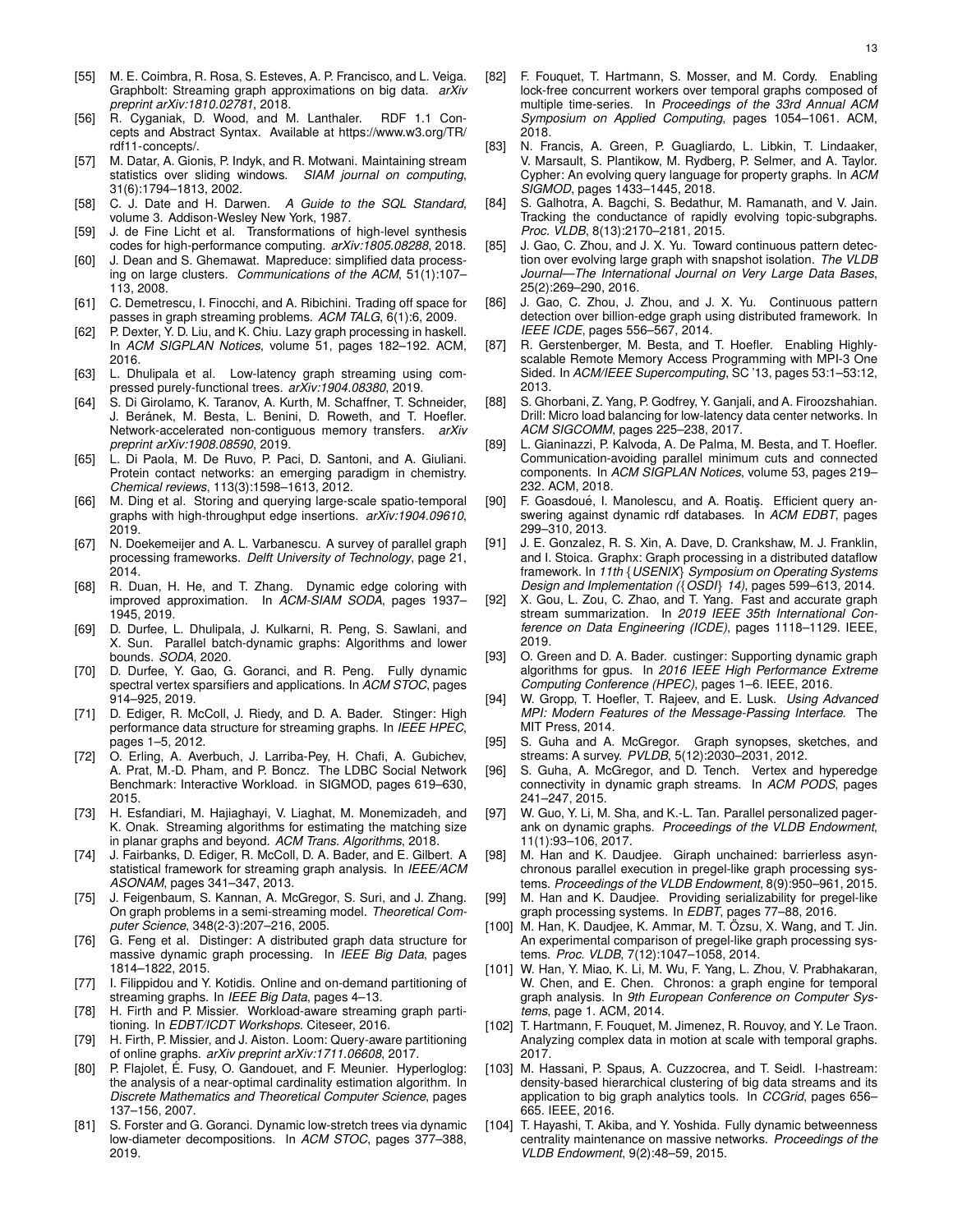- [105] L. Hoang, R. Dathathri, G. Gill, and K. Pingali. Cusp: A customizable streaming edge partitioner for distributed graph analytics. In *2019 IEEE International Parallel and Distributed Processing Symposium (IPDPS)*, pages 439–450. IEEE, 2019.
- [106] F. Holzschuher and R. Peinl. Performance of graph query languages: comparison of cypher, gremlin and native access in neo4j. In *Proceedings of the Joint EDBT/ICDT 2013 Workshops*, pages 195–204. ACM, 2013.
- [107] J. Huang and D. J. Abadi. Leopard: Lightweight edge-oriented partitioning and replication for dynamic graphs. *Proceedings of the VLDB Endowment*, 9(7):540–551, 2016.
- [108] G. F. Italiano, S. Lattanzi, V. S. Mirrokni, and N. Parotsidis. Dynamic algorithms for the massively parallel computation model. In *The 31st ACM on Symposium on Parallelism in Algorithms and Architectures*, pages 49–58. ACM, 2019.
- [109] A. Iyer, L. E. Li, and I. Stoica. Celliq: Real-time cellular network analytics at scale. In *12th* {*USENIX*} *Symposium on Networked Systems Design and Implementation (*{*NSDI*} *15)*, pages 309– 322, 2015.
- [110] A. Iyer, Q. Pu, K. Patel, J. Gonzalez, and I. Stoica. Tegra: Efficient ad-hoc analytics on time-evolving graphs. Technical report, Technical report, 2019.
- [111] A. P. Iyer, L. E. Li, T. Das, and I. Stoica. Time-evolving graph processing at scale. In *Proceedings of the Fourth International Workshop on Graph Data Management Experiences and Systems*, page 5. ACM, 2016.
- [112] S. Ji et al. A low-latency computing framework for time-evolving graphs. *The Journal of Supercomputing*, 75(7):3673–3692, 2019.
- [113] H. Jin, C. Lin, H. Chen, and J. Liu. Quickpoint: Efficiently identifying densest sub-graphs in online social networks for event stream dissemination. *IEEE Transactions on Knowledge and Data Engineering*, 2018.
- [114] P. Joaquim. Hourglass-incremental graph processing on heterogeneous infrastructures.
- [115] W. Ju, J. Li, W. Yu, and R. Zhang. igraph: an incremental data processing system for dynamic graph. *Frontiers of Computer Science*, 10(3):462–476, 2016.
- [116] V. Kalavri, V. Vlassov, and S. Haridi. High-level programming abstractions for distributed graph processing. *IEEE Transactions on Knowledge and Data Engineering*, 30(2):305–324, 2017.
- [117] J. Kallaugher, M. Kapralov, and E. Price. The sketching complexity of graph and hypergraph counting. *FOCS*, 2018.
- [118] S. Kamburugamuve and G. Fox. Survey of distributed stream processing. *Bloomington: Indiana University*, 2016.
- [119] D. M. Kane, K. Mehlhorn, T. Sauerwald, and H. Sun. Counting arbitrary subgraphs in data streams. In *International Colloquium on Automata, Languages, and Programming*, pages 598–609. Springer, 2012.
- [120] M. Kapralov, S. Khanna, and M. Sudan. Approximating matching size from random streams. *SODA*, 2014.
- [121] M. Kapralov, S. Mitrovic, A. Norouzi-Fard, and J. Tardos. Space efficient approximation to maximum matching size from uniform edge samples. *SODA*, 2020.
- [122] M. Kapralov, A. Mousavifar, C. Musco, C. Musco, N. Nouri, A. Sidford, and J. Tardos. Fast and space efficient spectral sparsification in dynamic streams. *SODA*, abs/1903.12150, 2020.
- [123] M. Kapralov, N. Nouri, A. Sidford, and J. Tardos. Dynamic streaming spectral sparsification in nearly linear time and space. *CoRR*, abs/1903.12150, 2019.
- [124] M. Kapralov and D. P. Woodruff. Spanners and sparsifiers in dynamic streams. *PODC*, 2014.
- [125] H. Karloff, S. Suri, and S. Vassilvitskii, A model of computation for mapreduce. In *Proceedings of the twenty-first annual ACM-SIAM symposium on Discrete Algorithms*, pages 938–948. SIAM, 2010.
- [126] J. Kepner, P. Aaltonen, D. Bader, A. Buluç, F. Franchetti, J. Gilbert, D. Hutchison, M. Kumar, A. Lumsdaine, H. Meyerhenke, et al. Mathematical foundations of the graphblas. In *2016 IEEE High Performance Extreme Computing Conference (HPEC)*, pages 1– 9. IEEE, 2016.
- [127] A. Khandelwal, Z. Yang, E. Ye, R. Agarwal, and I. Stoica. Zipg: A memory-efficient graph store for interactive queries. In *Proceedings of the 2017 ACM International Conference on Management of Data*, pages 1149–1164. ACM, 2017.
- [128] U. Khurana and A. Deshpande. Efficient snapshot retrieval over historical graph data. In *2013 IEEE 29th International Conference on Data Engineering (ICDE)*, pages 997–1008. IEEE, 2013.
- [129] U. Khurana and A. Deshpande. Storing and analyzing historical graph data at scale. *arXiv preprint arXiv:1509.08960*, 2015.
- [130] J. Kim, W. J. Dally, S. Scott, and D. Abts. Technology-driven, highly-scalable dragonfly topology. In *2008 International Symposium on Computer Architecture*, pages 77–88. IEEE, 2008.
- [131] K. Kim, I. Seo, W.-S. Han, J.-H. Lee, S. Hong, H. Chafi, H. Shin, and G. Jeong. Turboflux: A fast continuous subgraph matching system for streaming graph data. In *Proceedings of the 2018 International Conference on Management of Data*, pages 411– 426. ACM, 2018.
- [132] J. King, T. Gilray, R. M. Kirby, and M. Might. Dynamic sparsematrix allocation on gpus. In *International Conference on High Performance Computing*, pages 61–80. Springer, 2016.
- [133] D. Kogan and R. Krauthgamer. Sketching cuts in graphs and hypergraphs. In *Proceedings of the 2015 Conference on Innovations in Theoretical Computer Science*, pages 367–376. ACM, 2015.
- [134] S. Komazec, D. Cerri, and D. Fensel. Sparkwave: continuous schema-enhanced pattern matching over rdf data streams. In *6th ACM International Conference on Distributed Event-Based Systems*, pages 58–68. ACM, 2012.
- [135] P. Kumar and H. H. Huang. Graphone: A data store for realtime analytics on evolving graphs. In *17th* {*USENIX*} *Conference on File and Storage Technologies (*{*FAST*} *19)*, pages 249–263, 2019.
- [136] G. Kwasniewski, M. Kabić, M. Besta, J. VandeVondele, R. Solcà, and T. Hoefler. Red-blue pebbling revisited: near optimal parallel matrix-matrix multiplication. In *ACM/IEEE Supercomputing*, page 24. ACM, 2019.
- [137] A. Lakshman and P. Malik. Cassandra: a decentralized structured storage system. *ACM SIGOPS Operating Systems Review*, 44(2):35–40, 2010.
- [138] K. G. Larsen, J. Nelson, H. L. Nguyen, and M. Thorup. Heavy hitters via cluster-preserving clustering. *Commun. ACM*, 62(8):95– 100, 2019.
- [139] M. M. Lee, I. Roy, A. AuYoung, V. Talwar, K. Jayaram, and Y. Zhou. Views and transactional storage for large graphs. In *ACM/IFIP/USENIX International Conference on Distributed Systems Platforms and Open Distributed Processing*, pages 287– 306. Springer, 2013.
- [140] R.-H. Li, J. Su, L. Qin, J. X. Yu, and Q. Dai. Persistent community search in temporal networks. In *2018 IEEE 34th International Conference on Data Engineering (ICDE)*, pages 797–808. IEEE, 2018.
- [141] Y. Li, L. Zou, M. T. Özsu, and D. Zhao. Time constrained continuous subgraph search over streaming graphs. In *2019 IEEE 35th International Conference on Data Engineering (ICDE)*, pages 1082–1093. IEEE, 2019.
- [142] H. Lin, X. Zhu, B. Yu, X. Tang, W. Xue, W. Chen, L. Zhang, T. Hoefler, X. Ma, X. Liu, et al. Shentu: processing multi-trillion edge graphs on millions of cores in seconds. In *ACM/IEEE Supercomputing*, page 56. IEEE Press, 2018.
- [143] Y. Low, J. E. Gonzalez, A. Kyrola, D. Bickson, C. E. Guestrin, and J. Hellerstein. Graphlab: A new framework for parallel machine learning. *arXiv preprint arXiv:1408.2041*, 2014.
- [144] Y. Lu, G. Chen, B. Li, K. Tan, Y. Xiong, P. Cheng, J. Zhang, E. Chen, and T. Moscibroda. Multi-path transport for {RDMA} in datacenters. In *15th* {*USENIX*} *Symposium on Networked Systems Design and Implementation (*{*NSDI*} *18)*, pages 357– 371, 2018.
- [145] S. Ma, R. Hu, L. Wang, X. Lin, and J. Huai. Fast computation of dense temporal subgraphs. In *ICDE*, pages 361–372. IEEE, 2017.
- [146] P. Macko, V. J. Marathe, D. W. Margo, and M. I. Seltzer. Llama: Efficient graph analytics using large multiversioned arrays. In *2015 IEEE 31st International Conference on Data Engineering*, pages 363–374. IEEE, 2015.
- [147] D. Makkar, D. A. Bader, and O. Green. Exact and parallel triangle counting in dynamic graphs. In *2017 IEEE 24th International Conference on High Performance Computing (HiPC)*, pages 2– 12. IEEE, 2017.
- [148] G. Malewicz, M. H. Austern, A. J. Bik, J. C. Dehnert, I. Horn, N. Leiser, and G. Czajkowski. Pregel: a system for large-scale graph processing. In *Proceedings of the 2010 ACM SIGMOD International Conference on Management of data*, pages 135– 146. ACM, 2010.
- [149] M. Mariappan and K. Vora. Graphbolt: Dependency-driven syn-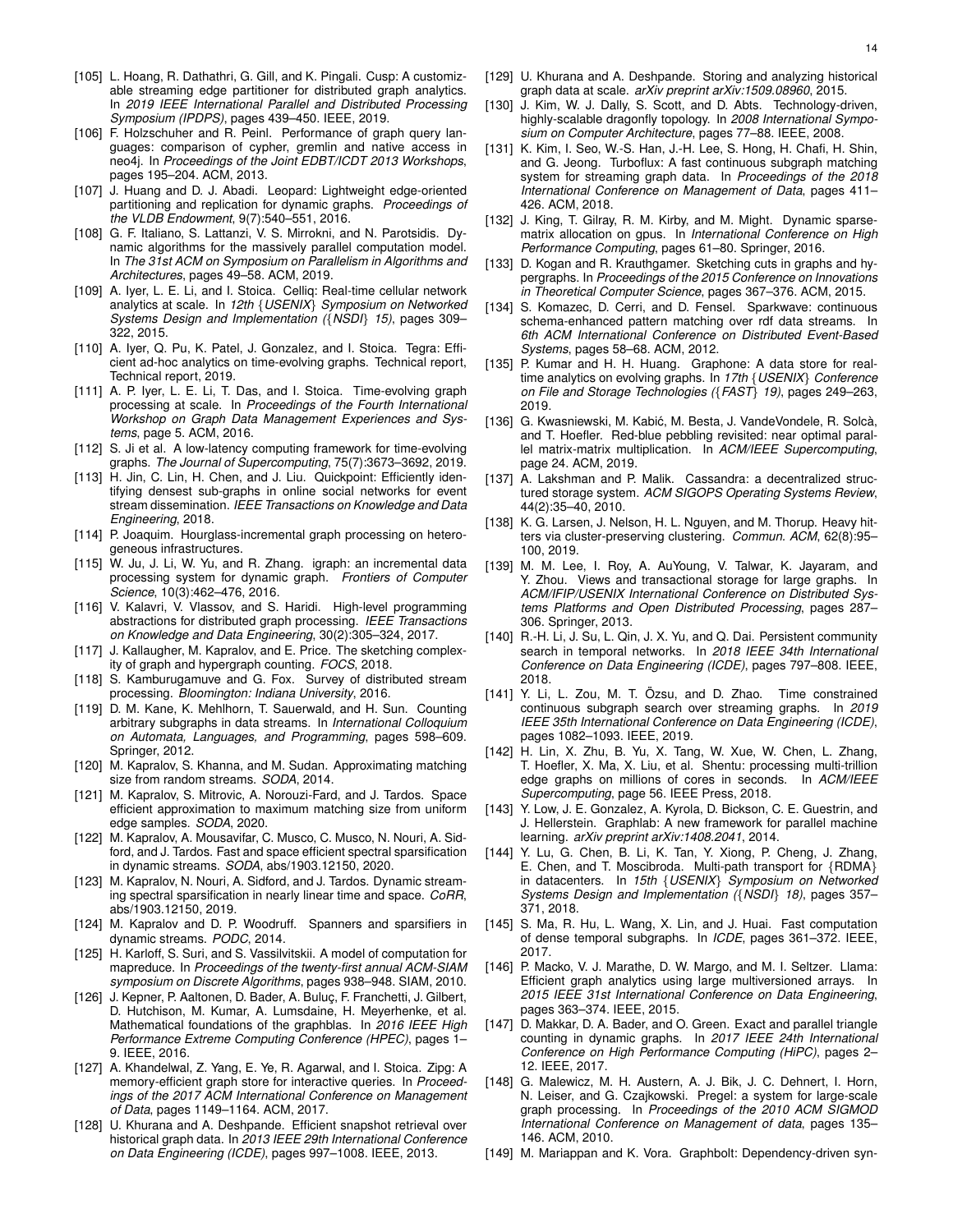chronous processing of streaming graphs. In *Proceedings of the Fourteenth EuroSys Conference 2019*, page 25. ACM, 2019.

- [150] C. Martella, R. Shaposhnik, D. Logothetis, and S. Harenberg. *Practical graph analytics with apache giraph*, volume 1. Springer, 2015.
- [151] R. McColl, O. Green, and D. A. Bader. A new parallel algorithm for connected components in dynamic graphs. In *20th Annual International Conference on High Performance Computing*, pages 246–255. IEEE, 2013.
- [152] A. McCrabb, E. Winsor, and V. Bertacco. Dredge: Dynamic repartitioning during dynamic graph execution. In *Proceedings of the 56th Annual Design Automation Conference 2019*, page 28. ACM, 2019.
- [153] R. R. McCune, T. Weninger, and G. Madey. Thinking like a vertex: a survey of vertex-centric frameworks for large-scale distributed graph processing. *ACM Computing Surveys (CSUR)*, 48(2):25, 2015.
- [154] A. McGregor. Graph stream algorithms: a survey. *ACM SIGMOD Record*, 43(1):9–20, 2014.
- [155] A. McGregor. Graph stream algorithms: a survey. *SIGMOD Record*, 43(1):9–20, 2014.
- [156] F. McSherry, D. G. Murray, R. Isaacs, and M. Isard. Differential dataflow. In *CIDR*, 2013.
- [157] Y. Miao, W. Han, K. Li, M. Wu, F. Yang, L. Zhou, V. Prabhakaran, E. Chen, and W. Chen. Immortalgraph: A system for storage and analysis of temporal graphs. *ACM Transactions on Storage (TOS)*, 11(3):14, 2015.
- [158] O. Michail. An introduction to temporal graphs: An algorithmic perspective. *Internet Mathematics*, 12(4):239–280, 2016.
- [159] G. T. Minton and E. Price. Improved concentration bounds for count-sketch. In *Proceedings of the twenty-fifth annual ACM-SIAM symposium on Discrete algorithms*, pages 669–686. Society for Industrial and Applied Mathematics, 2014.
- [160] J. Mondal and A. Deshpande. Managing large dynamic graphs efficiently. In *Proceedings of the 2012 ACM SIGMOD International Conference on Management of Data*, pages 145–156. ACM, 2012.
- [161] J. Mondal and A. Deshpande. Eagr: Supporting continuous ego-centric aggregate queries over large dynamic graphs. In *Proceedings of the 2014 ACM SIGMOD International Conference on Management of data*, pages 1335–1346. ACM, 2014.
- [162] J. Mondal and A. Deshpande. Casqd: continuous detection of activity-based subgraph pattern queries on dynamic graphs. In *Proceedings of the 10th ACM International Conference on Distributed and Event-based Systems*, pages 226–237. ACM, 2016.
- [163] D. G. Murray, F. McSherry, M. Isard, R. Isaacs, P. Barham, and M. Abadi. Incremental, iterative data processing with timely dataflow. *Communications of the ACM*, 59(10):75–83, 2016.
- [164] S. Muthukrishnan. Data streams: Algorithms and applications. *Foundations and Trends in Theoretical Computer Science*, 1(2), 2005.
- [165] L. Nai, R. Hadidi, J. Sim, H. Kim, P. Kumar, and H. Kim. Graphpim: Enabling instruction-level pim offloading in graph computing frameworks. In *2017 IEEE International symposium on high performance computer architecture (HPCA)*, pages 457–468. IEEE, 2017.
- [166] M. H. Namaki, P. Lin, and Y. Wu. Event pattern discovery by keywords in graph streams. In *2017 IEEE International Conference on Big Data (Big Data)*, pages 982–987. IEEE, 2017.
- [167] S. Neuendorffer and K. Vissers. Streaming systems in FPGAs. In *Intl. Workshop on Embedded Computer Systems*, pages 147– 156. Springer, 2008.
- [168] D. Nicoara, S. Kamali, K. Daudjee, and L. Chen. Hermes: Dynamic partitioning for distributed social network graph databases. In *EDBT*, pages 25–36, 2015.
- [169] T. C. O'connell. A survey of graph algorithms under extended streaming models of computation. In *Fundamental Problems in Computing*, pages 455–476. Springer, 2009.
- [170] A. Pacaci and M. T. Özsu. Experimental analysis of streaming algorithms for graph partitioning. In *Proceedings of the 2019 International Conference on Management of Data*, pages 1375– 1392. ACM, 2019.
- [171] P. Peng and C. Sohler. Estimating graph parameters from random order streams. 2018.
- [172] J. Pérez, M. Arenas, and C. Gutierrez. Semantics and complexity of sparql. *ACM TODS*, 34(3):16, 2009.
- [173] F. Petroni, L. Querzoni, K. Daudjee, S. Kamali, and G. Iacoboni. HDRF: Stream-based partitioning for power-law graphs. In *Proceedings of the 24th ACM International on Conference on Information and Knowledge Management*, pages 243–252. ACM, 2015.
- [174] H. Qin, R.-H. Li, G. Wang, L. Qin, Y. Cheng, and Y. Yuan. Mining periodic cliques in temporal networks. In *ICDE*, pages 1130– 1141. IEEE, 2019.
- [175] C. Ren, E. Lo, B. Kao, X. Zhu, and R. Cheng. On querying historical evolving graph sequences. *Proceedings of the VLDB Endowment*, 4(11):726–737, 2011.
- [176] J. Riedy and D. A. Bader. Multithreaded community monitoring for massive streaming graph data. In *2013 IEEE International Symposium on Parallel & Distributed Processing, Workshops and Phd Forum*, pages 1646–1655. IEEE, 2013.
- [177] I. Robinson, J. Webber, and E. Eifrem. Graph database internals. In *Graph Databases, Second Edition*, chapter 7, pages 149–170. O'Relly, 2015.
- [178] M. A. Rodriguez. The gremlin graph traversal machine and language (invited talk). In *Proceedings of the 15th Symposium on Database Programming Languages*, pages 1–10. ACM, 2015.
- [179] A. Roy, I. Mihailovic, and W. Zwaenepoel. X-stream: Edge-centric graph processing using streaming partitions. In *Proceedings of the Twenty-Fourth ACM Symposium on Operating Systems Principles*, pages 472–488. ACM, 2013.
- [180] S. Sallinen, R. Pearce, and M. Ripeanu. Incremental graph processing for on-line analytics. In *2019 IEEE International Parallel and Distributed Processing Symposium (IPDPS)*, pages 1007– 1018. IEEE, 2019.
- [181] P. Schmid, M. Besta, and T. Hoefler. High-performance distributed rma locks. In *ACM HPDC*, pages 19–30, 2016.
- [182] H. Schweizer, M. Besta, and T. Hoefler. Evaluating the cost of atomic operations on modern architectures. In *IEEE PACT*, pages 445–456, 2015.
- [183] D. Sengupta and S. L. Song. Evograph: On-the-fly efficient mining of evolving graphs on gpu. In *International Supercomputing Conference*, pages 97–119. Springer, 2017.
- [184] D. Sengupta, N. Sundaram, X. Zhu, T. L. Willke, J. Young, M. Wolf, and K. Schwan. Graphin: An online high performance incremental graph processing framework. In *European Conference on Parallel Processing*, pages 319–333. Springer, 2016.
- [185] M. Sha, Y. Li, B. He, and K.-L. Tan. Accelerating dynamic graph analytics on gpus. *Proceedings of the VLDB Endowment*, 11(1):107–120, 2017.
- [186] M. Shao, J. Li, F. Chen, and X. Chen. An efficient framework for detecting evolving anomalous subgraphs in dynamic networks. In *IEEE INFOCOM 2018-IEEE Conference on Computer Communications*, pages 2258–2266. IEEE, 2018.
- [187] X. Shi, B. Cui, Y. Shao, and Y. Tong. Tornado: A system for realtime iterative analysis over evolving data. In *Proceedings of the 2016 International Conference on Management of Data*, pages 417–430. ACM, 2016.
- [188] X. Shi, Z. Zheng, Y. Zhou, H. Jin, L. He, B. Liu, and Q.-S. Hua. Graph processing on gpus: A survey. *ACM Computing Surveys (CSUR)*, 50(6):81, 2018.
- [189] Z. Shi, J. Li, P. Guo, S. Li, D. Feng, and Y. Su. Partitioning dynamic graph asynchronously with distributed fennel. *Future Generation Computer Systems*, 71:32–42, 2017.
- [190] J. Shun and G. E. Blelloch. Ligra: a lightweight graph processing framework for shared memory. In *ACM Sigplan Notices*, volume 48, pages 135–146. ACM, 2013.
- [191] N. Simsiri, K. Tangwongsan, S. Tirthapura, and K. Wu. Workefficient parallel union-find with applications to incremental graph connectivity. In *Euro-Par*, pages 561–573, 2016.
- [192] E. Solomonik, M. Besta, F. Vella, and T. Hoefler. Scaling betweenness centrality using communication-efficient sparse matrix multiplication. In *ACM/IEEE Supercomputing*, page 47, 2017.
- [193] S. Srinivasan, S. Riazi, B. Norris, S. K. Das, and S. Bhowmick. A shared-memory parallel algorithm for updating single-source shortest paths in large dynamic networks. In *HiPC*, pages 245– 254. IEEE, 2018.
- [194] X. Sun, Y. Tan, Q. Wu, and J. Wang. A join-cache tree based approach for continuous temporal pattern detection in streaming graph. In *ICSPCC*, pages 1–6. IEEE, 2017.
- [195] T. Suzumura, S. Nishii, and M. Ganse. Towards large-scale graph stream processing platform. In *ACM WWW*, pages 1321–1326, 2014.